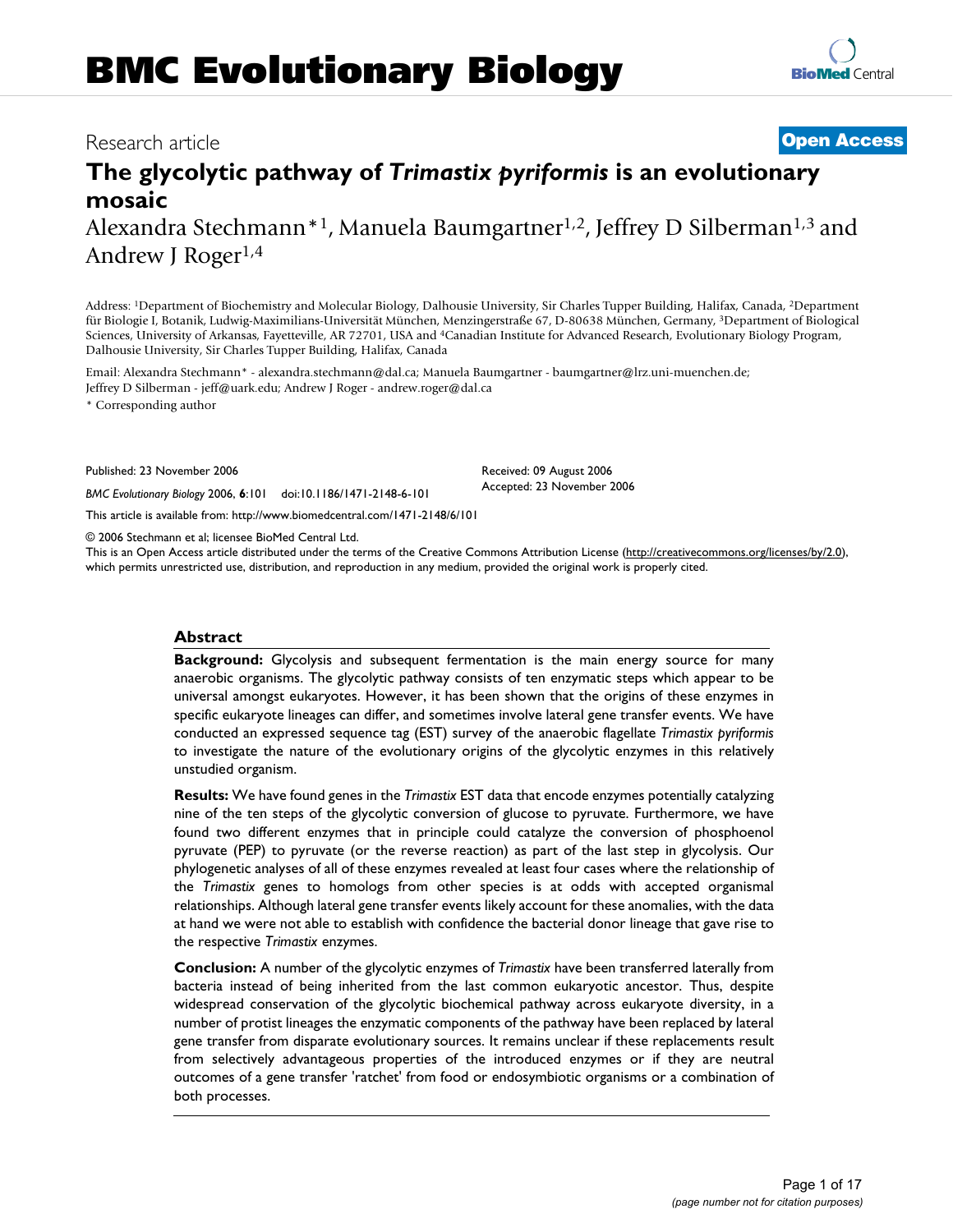#### **Background**

Eukaryotes catabolize glucose to pyruvate via the Embden-Meyerhof-Parnas (EMP) glycolytic pathway [1]. A number of protists are known that lack classical mitochondrial structures and electron-transport-linked ATP production, instead relying on substrate-level phosphorylation. In these organisms, glycolysis and subsequent fermentation reactions play a central role in their energy metabolism [2-4]. Although often referred to as 'amitochondriates', most of these protist taxa have been shown to harbor organelles of mitochondrial descent [5-7]. Hydrogenosomes for example metabolize pyruvate via a fermentative pathway that yields ATP and hydrogen [3]. Other mitochondrion-derived organelles, such as the 'mitosomes' of the parasites *Entamoeba histolytica* and *Giardia lamblia*, seem to have lost all core metabolic functions [7]. In these organisms, pyruvate is catabolized by fermentation in the cytosol.

Although the core EMP pathway appears to be almost universal amongst eukaryotes, amitochondriate protists have been shown to be surprisingly flexible in terms of the specific enzyme families they utilize to carry out glycolytic reactions. More interestingly these enzymes appear to have rather diverse origins [1,8] and it is likely that this variability was achieved, at least in part, by lateral gene transfer (LGT) [9-15]. For instance, in the first step of glycolysis, diplomonads and parabasalids use glucokinase, rather than hexokinase which carries out this reaction in most other eukaryotes [11,13]. Similarly, amitochondriate protists such as parabasalids, diplomonads, pelobionts and entamoebids cleave fructose-1,6-bisphosphate with a class II fructose-bisphosphate aldolase (FBA), while most other eukaryotes possess a class I FBA [14,16-18]. These two enzymes are non-homologous and belong to different superfamilies [1,16]. In many cases, the glycolytic enzymes that are replaced by LGT appear to come from a bacterial donor lineage. For instance, diplomonad and parabasalid glucose phosphate isomerases (GPI) are more closely related to the GPIs of cyanobacteria and chloroplasts than to cytosolic GPIs of other eukaryotes [11]. The glyceraldehyde-3-phosphate dehydrogenase (GAPDH) of parabasalids is not part of the GapC clade which encompasses most eukaryotic GAPDHs including those of most amitochondriates. Instead, it clusters most closely with the sequences of the spirochaete genus *Borrelia* within the bacterial GapAB clade [10,19,20]. Similarly, the evolution of phosphofructokinase (PFK) shows phospho-donor changes and frequent lateral gene transfer [15]. In amitochondriates, pyrophosphate-dependent, ATP-dependent or both types of PFK are present – most of them acquired by LGT [9,12,15].

In some protist taxa, additional enzymes involved in glycolytic reactions are found that are rare amongst most eukaryotes. For instance, pyruvate phosphate dikinase (PPDK) is an analogous enzyme to pyruvate kinase (PK), with a key difference being that PPDK uses pyrophosphate instead of ATP to catalyze the conversion of phosphoenolpyruvate into pyruvate and generates ATP in the process. PPDK is present in a number of eukaryotes including the anaerobes *Entamoeba histolytica*, *Giardia lamblia* [21,22], *Trichomonas vaginalis* and *Streblomastix strix* [23] and the phylogenetic affinites of the eukaryote enzymes are diverse [23].

These examples demonstrate the diversity in the equipment of glycolytic enzymes and in their evolutionary history in protists in general, and anaerobic species in particular. However, our knowledge of the biochemistry of diverse protist lineages still remains severely limited to taxa of biomedical or agricultural importance.

Here we expand this knowledge to include the anaerobic flagellate *Trimastix pyriformis* [24]. Species of the genus *Trimastix* are free-living nanoflagellates which thrive in anoxic environments, where they feed on bacteria [25]. They harbor small double membrane-bound organelles of unknown function which structurally resemble hydrogenosomes [25,26] but are probably derived from mitochondria [27]. Phylogenetic analyses indicate that *Trimastix* species form a sister group to the oxymonads, another goup of 'amitochondriate' protist that are symbionts of termites and cockroaches [28]. The placement of these organisms in the eukaryotic tree remains contentious, but on the basis of ultrastructural comparisons they have been suggested to be part of a eukaryote super-group called the Excavata [29]. The Excavata is comprised of a number of aerobic protist lineages including the Heterolobosea, Euglenozoa (e.g. kinetoplastids) and jakobid flagellates as well as anaerobic lineages such as diplomonads (*Giardia*), *Carpediemonas* and parabasalids (e.g. *Trichomonas*). Although, ultrastructural evidence for the Excavata is convincing [29], molecular phylogenetic support remains weak [30,31].

To improve our knowledge of the biochemical diversity of anaerobic protists we initiated an EST project of *Trimastix pyriformis*. We identified a large number of ESTs coding for enzymes involved in glycolysis and subsequent fermentation. Our phylogenetic analyses reveal that, while some glycolytic enzymes in this organism were inherited by vertical descent, about half of the glycolytic enzymes of *Trimastix* were acquired by lateral gene transfer events, likely from different bacterial donors. Although the glycolytic pathway is universally conserved in eukaryotes, its enzyme components are evolutionarily labile and have been repeatedly replaced in separate eukaryotic lineages by gene transfer from diverse eubacterial donors.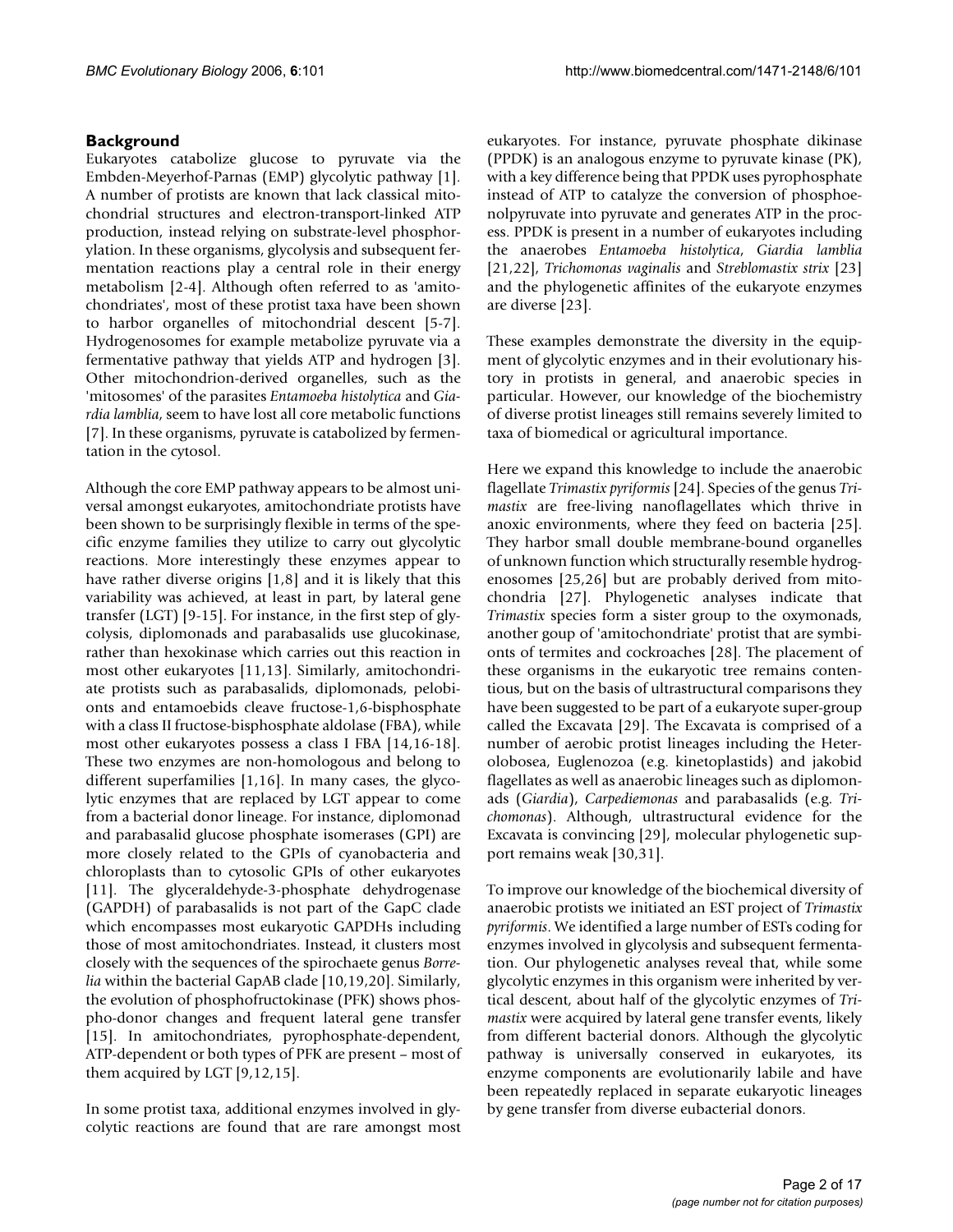#### **Results**

#### *Phylogenies of glycolytic enzymes of* **Trimastix pyriformis**

From our EST data we identified 9 homologs of glycolytic enzymes typically found in other eukaryotes plus a second enzyme for the final glycolytic step (pyruvate phosphate dikinase (PPDK)). In order to completely sequence each homolog, 5'-RACE and primer walking sequencing were performed. Putative enzyme activities, lengths, and GC contents of the encoded proteins are shown in Table 1. In the following sections we describe the properties and phylogenetic affinities of each enzyme in turn.

#### *Hexokinase*

The evolution of hexokinases is characterized by several independent gene duplications which gave rise to numerous isoenzymes within different phyla: plants have two isoenzymes (hxk1, hxk2), vertebrates have four (hexokinase A-D) and yeasts have two  $(P<sub>I</sub>$  and  $P<sub>II</sub>$  [32]; the vertebrate hexokinase D is often referred to as glucokinase. Like most aerobic eukaryotes and the amitochondriate parasite *Entamoeba histolytica*, *Trimastix* appears to use hexokinase for the first enzymatic step in glycolysis whereas the amitochondriate 'excavates' *Giardia intestinalis*, *Spironucleus barkhanus* and *Trichomonas vaginalis* all appear to use glucokinase [11,13]. It is uncertain if bacteria use a real hexokinase, however search of several databases revealed three prokaryotes (*Bacteroides* and 2 spirochaetes) with hexokinases that were readily aligned with the eukaryotic hexokinase genes. These three prokaryotic sequences form a distinct clade that is clearly separated from the eukaryotic hexokinase sequences (see Additional file 1). The eukaryotic part of the tree shows very little resolution between major groups with Fungi appearing to be paraphyletic with respect to bacteria and other eukaryotes, a feature that is not supported by bootstrap analysis. The *Trimastix* homolog emerges firmly within the eukaryotes, but is not strongly allied with any other lineages. Thus the *Trimastix* hexokinase gene is most probably of eukaryotic origin via vertical descent.

#### *Glucose Phosphate Isomerase (GPI)*

The GPI gene family can be divided into three major types of GPIs which show only a low degree of sequence similarity [11,33]: type I GPIs are found in the eukaryotic cytosol and in many bacteria. Type II are typical for cyanobacteria and chloroplasts but were recently also detected in the amitochondriate excavates *Giardia intestinalis*, *Spironucleus barkhanus*, and *Trichomonas vaginalis* [11]. Finally, the GPIs of the archaeon *Methanococcus jannaschii* and some Gram positive bacteria are assigned to type III [33]. For tree reconstruction, we used only GPIs of type I and II (see Additional file 2). The GPI of *Trimastix pyriformis* is of type I and not similar to the type II GPIs of diplomonads and parabasalids. In the type I subtree, several bacterial lineages and two clades of eukaryotic GPIs can be distinguished (Additional file 2): one of the clades consists of cytosolic GPIs from alveolates, stramenopiles, and green plants. The second comprises cytosolic GPIs of fungi and animals, glycosomal GPIs of kinetoplastids, and a clade of bacterial GPIs (Proteobacteria and Cytophaga). Likelihood comparisons of different possible trees neither supported nor rejected this seemingly robust grouping of animals and bacteria [33] and it was concluded that the branching pattern within the type I subtree is very unstable and currently unresolved. Except for the most basal branches, this also describes our results. The *Trimastix* GPI falls in the unresolved part of the type I subtree (Additional file 2) where it groups with the alpha-proteobacterium *Agrobacterium tumefaciens* (ML analysis only) but with no statistical support. Given the poor resolution of the type I GPI subtree, we cannot trace the origin of the *Trimastix* GPI other than it is quite distinct from the type II forms of the other amitochondriate flagellates (parabasalids and diplomonads).

#### *Fructose-1,6-bisphosphate aldolase (FBA)*

A phylogeny of type B class II FBA enzymes is shown in Fig 1A. *Trimastix pyriformis* possesses a type B class II FBA like the other amitochondriates [14,17] and branches robustly with diplomonad FBA sequences in our phylogenetic

| Enzyme                         | length of ORF in nucleotides | $G+C$ content in $%$ | accession number |
|--------------------------------|------------------------------|----------------------|------------------|
| hexokinase                     | 1368                         | 60.16                | DO845789         |
| glucose phosphate isomerase    | 1647                         | 61.75                | DQ845790         |
| fructose bisphosphate aldolase | 972                          | 57.61                | DQ845791         |
| triose phosphate isomerase     | 789                          | 64.90                | DO845792         |
| glyceraldehyde phosphate       | 1056                         | 61.46                | DQ845793         |
| dehydrogenase                  |                              |                      |                  |
| phosphoglycerate kinase        | 1206                         | 61.28                | DO845794         |
| phosphoglycerate mutase        | 1701                         | 61.55                | DO845795         |
| enolase                        | 1323                         | 61.53                | DQ845796         |
| pyruvate kinase                | 1482                         | 64.98                | DQ845797         |
| pyruvate dikinase              | 2637                         | 61.32                | DQ845798         |

#### **Table 1: ORFs coding for glycolytic enzymes of** *Trimastix pyriformis***: Number of nucleotides, G+C content, and accession number**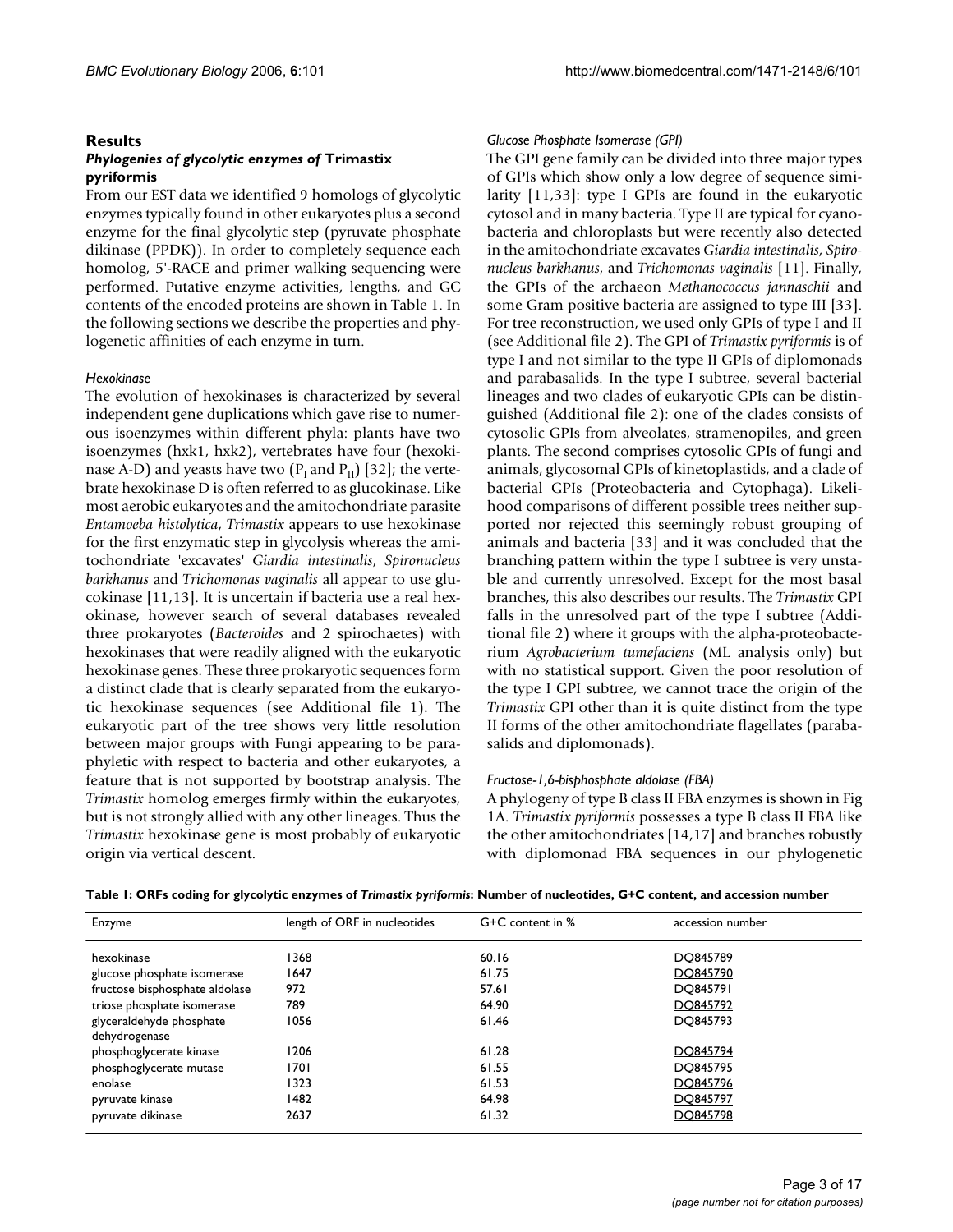analysis (Fig. 1A). The other amitochondriates form a clearly separated clade branching within diverse bacteria. An alignment of class II type B FBA protein sequences supports the phylogenetic separation of these groups of amitochondriate taxa; the FBAs of the diplomonads and *Trimastix* share some specific indels to the exclusion of the other amitochondriates (Fig. 1B). However, none of those indels is exclusive to the diplomonad and *Trimastix* sequences but is also found in related FBAs of bacteria (see Fig. 1B and legend). Our tree shows some similarity to an earlier study, where *Mastigamoeba* and *Entamoeba* also group together [14]; in that study *Trichomonas* groups with these two amitochondriates and this monophyly was not rejected by a Shimodaira-Hasegawa test (monophyly of all amitochondriates was rejected) [14]. In our study however, *Trichomonas* groups with *Treponema*, albeit bootstrap support is not very high. Lateral transfer scenarios that account for this particular phylogenetic distribution in eukaryotes are complex, especially when relationships amongst the excavate taxa are concerned. Regardless, our phylogeny and indel data suggest that amitochondrial protists have acquired their FBAs from at least two different sources implying at least two individual LGT events.

#### *Triosephosphate isomerase (TPI)*

The TPIs of all eukaryotes including amitochondriates are monophyletic (see Additional file 3). In our analysis, the monophyly of major eukaryotic phyla (with representatives from more than one taxon) like animals, fungi, green plants, kinetoplastids, stramenopiles, and diplomonads are recovered although monophyly of fungi is only poorly supported. The relationships between the eukaryotic lineages are not resolved. The amitochondriates *Trimastix pyriformis*, *Trichomonas vaginalis*, the diplomonads, and *Entamoeba histolytica* each branch individually in different parts of the tree. Since there is no clear affiliation between different phyla nor is one nested in another, the TPI tree does not support, nor conflict with, the commonly accepted higher-order eukaryotic relationships [27]. Therefore, it seems likely that the TPI genes in all eukaryotes studied here including *Trimastix* were inherited vertically from the last common ancestor of eukaryotes.

# *Glyceraldehyde-3-phosphate dehydrogenase (GAPDH)*

The phylogenetic relationships of GAPDHs have been studied in detail in a wide variety of organisms and the evolutionary history of this enzyme has turned out to be very complex [10,19,20,34]. For simplicity, the GAPDHs may be divided into two general groups, the eukaryote cytosolic GapC group and the bacterial GapAB group (Fig. 2A; [1,34]). Green plants contain in addition to their cytosolic GapC homolog, GapA and GapB duplicates which they acquired from a single ancestral gene in the ancestral chloroplast endosymbiont and which is used in the Calvin Cycle [1]. In diplonemids (a group of Euglenozoa) an obscure additional GapAB gene of a different origin was detected [34]. In parabasalids, no GapC has ever been found. They instead possess bacterial-like GapAB homologs which are located in the cytosol and are active in glycolysis [10,19]. Curiously, in our phylogenetic analyses, the GAPDH sequence of *Trimastix pyriformis* is the sister of the GAPDH of parabasalids (Fig. 2A) supported by high bootstrap values. The tight parabasalid/*Trimastix* clade is loosely associated with the sequence of the spirochaete *Borrelia burgdorferi* (bootstrap support 42%) similar to earlier reports of the affinities of the parabasalid homologs [20]. Despite the poor bootstrap support for this grouping, a common origin for the parabasalid, *Trimastix* and spirochaete homologs is confirmed by a unique homologous insertion, which is 11 amino acids long in parabasalids, but shorter in *Trimastix* and *Borrelia* (Fig. 2B). Another characteristic found in the *Trimastix* GAPDH is a eubacterial-like sequence in the S-loop of the enzyme, which is also seen in *Trichomonas* [19] and the other parabasalids (not shown).

#### *Phosphoglycerate kinase (PGK)*

PGKs of archaebacteria, bacteria and eukaryotes are homologous [1]. With few exceptions, eukaryotic PGK genes constitute a monophyletic group nested within the bacterial clade (Fig. 3A). The structure of the bacterial subtree is not resolved and only few bacterial groups are recovered. In an earlier study, PGKs of kinetoplastids were located basal in the eukaryotic clade to the exclusion of chloroplast and bacterial PGKs [35]. However, with a broader sampling of bacterial PGKs, the homologs in kinetoplastids are separated from the major eukaryote clade by the sequence of *Aquifex* (Fig. 3A) and the chloroplast targeted PGKs branch with those from cyanobacteria. The PGK of *Trimastix pyriformis* also falls within the bacterial PGKs but its sister lineage can not be determined exactly. A relationship to *Clostridium perfringens* (Fig. 3A) or to *Deinococcus radiodurans* is suggested (not shown) but without any statistical support. A possible monophyly of the *Trimastix* and kinetoplastids PGKs can not be excluded entirely. In contrast, the PGKs of the amitochondriates *Giardia lamblia* and *Trichomonas vaginalis* are part of the eukaryotic clade. PGKs of the eukaryotic type are supposed to have a typical surface loop, which is shortened in bacterial PGKs [1]. In accordance with its phylogenetic position, the loop is missing completely in the PGK of *Trimastix* (Fig. 3B). It is present but shorter in the PGKs of kinetoplastids and the bacterium *Staphylococcus aureus*. On the other hand, the loop is also shorter in the PGKs of the protists *Naegleria gruberi* and *Giardia lambia* which branch in the eukaryotic clade. A one amino acid insertion is typical for PGKs of eukaryotes and not found in PGK of bacteria, kinetoplastids, chloroplasts and *Trimastix* (Fig. 3B; position 276 in the alignment). In summary, the PGK of *Trimastix* appears to be of different origin than PGKs of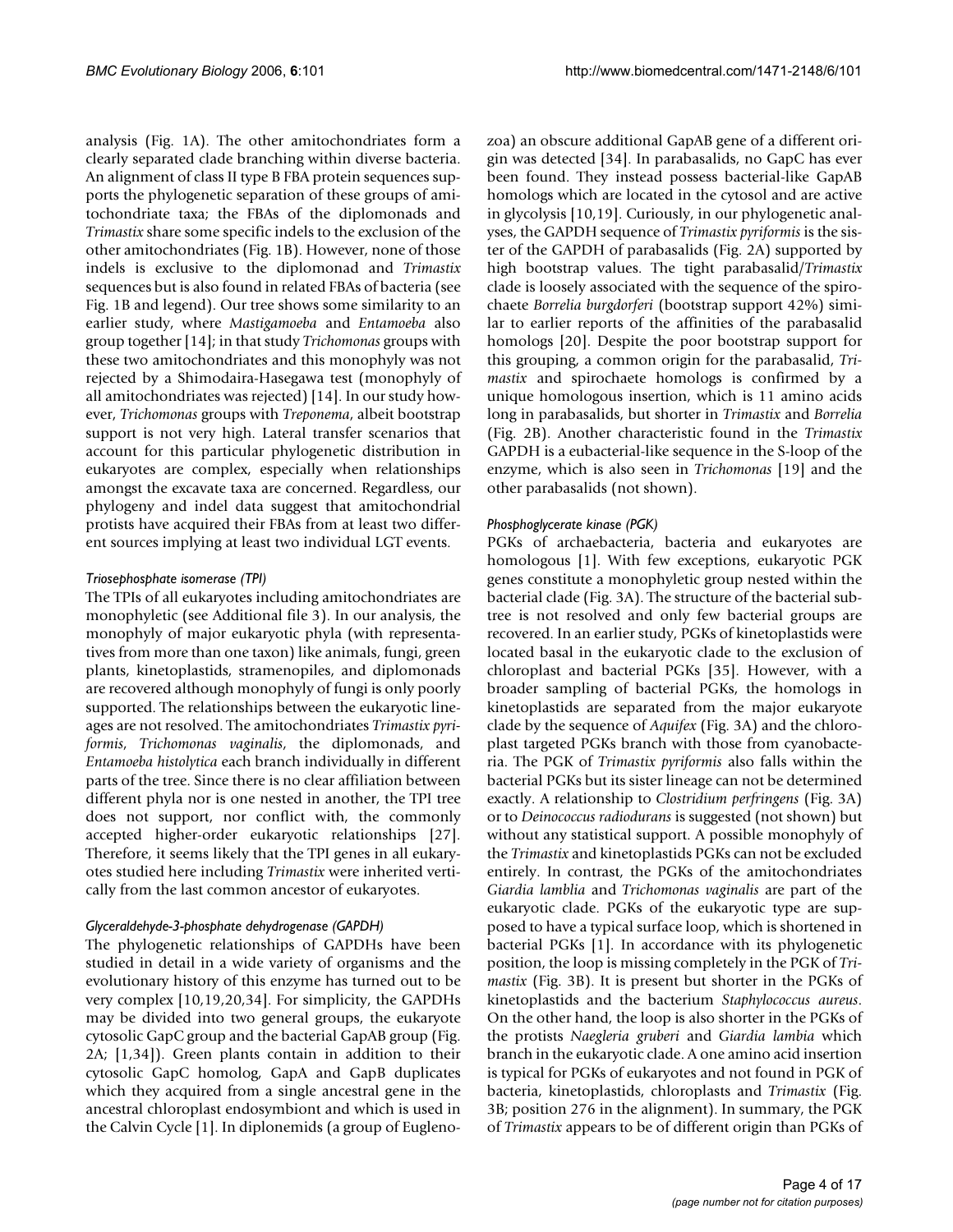

|                    |                |    |  |     |                | 80                |     |  |  |   |  | 90 |  |   |                |  |    |     |       |     |     |    |     |     |           |           |     | 320 $*$ |  |     |       |     |
|--------------------|----------------|----|--|-----|----------------|-------------------|-----|--|--|---|--|----|--|---|----------------|--|----|-----|-------|-----|-----|----|-----|-----|-----------|-----------|-----|---------|--|-----|-------|-----|
| <b>Trimastix</b>   |                |    |  |     |                |                   |     |  |  |   |  |    |  |   |                |  |    |     |       |     |     |    |     |     |           |           |     |         |  |     |       |     |
| Giardia            | KKL            |    |  | CEA |                |                   |     |  |  |   |  |    |  |   | c              |  | P. |     | GRDAI |     |     |    |     |     |           | <b>PK</b> |     |         |  |     | IG H  |     |
| Spironucleus       | KKL            |    |  |     |                | MEAAVE            |     |  |  |   |  |    |  |   | ic I           |  |    | AR  |       | l A |     |    | IC. |     |           | $K$ M     |     |         |  |     |       | G H |
| Trichomonas        | RYMA           |    |  |     |                |                   |     |  |  |   |  |    |  |   |                |  |    | R   |       |     |     |    |     |     | <b>RK</b> |           |     |         |  | Ic. | A G H |     |
| Entamoeba          | R              |    |  |     |                | NLAKGAVEYSKEIDPEH |     |  |  |   |  |    |  |   |                |  |    | PAR |       |     |     | KE |     |     | н         |           |     |         |  |     |       |     |
| Mastigamoeba       | <b>RY</b>      |    |  |     |                | <b>OGAVEY</b>     |     |  |  |   |  |    |  |   |                |  |    |     | AREC  |     |     |    |     |     |           |           | CRD |         |  |     | D     |     |
| Chlorobium         | RHL            |    |  |     |                | <b>AGAVEY</b>     |     |  |  | R |  |    |  |   |                |  |    |     | ARD   |     |     |    |     |     |           |           |     |         |  |     |       |     |
| <b>Bacteroides</b> | R              |    |  |     |                |                   |     |  |  |   |  |    |  |   |                |  |    |     |       |     |     |    |     |     |           |           |     |         |  |     |       |     |
| Helicobacter       |                | G. |  |     |                | MCER              |     |  |  |   |  |    |  |   |                |  |    |     |       |     |     |    |     |     |           | KERMK     |     |         |  |     |       |     |
| Deinococcus        |                |    |  |     |                |                   | IR. |  |  |   |  |    |  |   |                |  |    |     | PARD  |     |     |    |     |     |           | <b>KM</b> |     |         |  |     |       |     |
| Clostridium        |                |    |  |     | $\overline{A}$ |                   |     |  |  |   |  |    |  | D | A              |  |    |     | ARE   |     |     |    |     |     |           |           |     |         |  |     |       |     |
| Ralstonia          | RHM            |    |  |     |                | AAAE              |     |  |  |   |  |    |  |   |                |  |    |     |       |     | AR. |    |     |     |           | R F       |     |         |  | IC. |       |     |
| Synechococcus      | R <sub>H</sub> |    |  |     |                |                   |     |  |  |   |  |    |  |   |                |  | P  |     |       |     |     |    |     | IC. |           | V D R     |     |         |  |     |       |     |
| Caulobacter        |                |    |  |     |                |                   |     |  |  |   |  |    |  |   | C <sub>M</sub> |  |    |     |       |     | R   |    |     |     |           |           |     |         |  |     |       |     |

**A – ML tree of FBA protein sequences**. Maximum likelihood (ML) tree of class II type B FBAs based on 268 aligned aa positions. Amitochondriate protists are labelled pink and eubacteria black. The numbers at the bipartitions are ML distance bootstrap values (left: puzzleboot) and ML bootstrap values (right: phyml). Bootstrap values below 50% are omitted. The asterisk and the dot mark indel events in FBA amino acid sequences as shown in the alignment in (1B), supporting indirectly the grouping of *Trimastix* with the diplomonads to the exclusion of the remaining amitochondriates. For display purposes the tree was arbitrarily rooted. **B – FBA amino acid alignment sections showing indel events**. Two separate sections from the FBA alignment which was used to calculate the tree from 1A are shown. The dot marks a 4–7 amino acid insertion: the amitochondriate protists *Trichomonas*, *Mastigamoeba* and *Entamoeba* have a 7 aa insertion; *Treponema* (not shown in the alignment) and *Chlorobium* have a 4 aa insertion and *Bacteroides* has a 5 aa insertion. The insertion event is supported by high bootstrap support in the ML tree (100%). The asterisk marks another indel event, where the three amitochondriate protists *Trimastix*, *Spironucleus* and *Giardia* have a characteristic deletion followed by a phenylalanin seen also in the clade with *Ralstonia*, *Synechococcus* and *Caulobacter*. This deletion separates these two clades from the remaining part of the tree.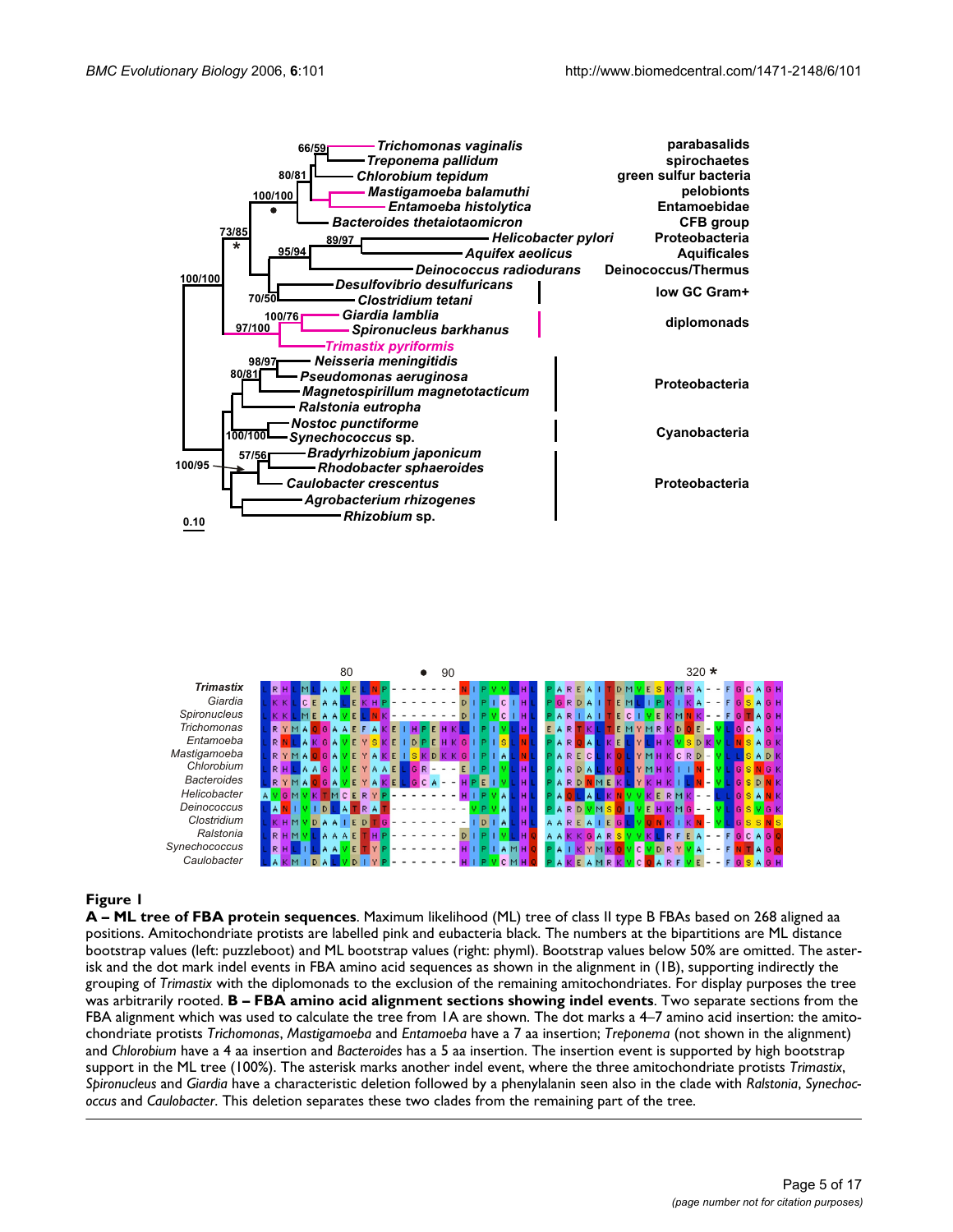

**A – ML tree of GAPDH protein sequences**. ML tree constructed from bacterial GapAB (above dashed line) and eukaryote cytosolic GapC (below dashed line) homologs (271 aligned aa positions). Note the bacterial type GapAB of plant chloroplasts as the result of a transfer from the cyanobacterial ancestor. The dot and the asterisk mark indel events supporting the branching of the parabasalid bacterial type GapAB with *Trimastix*. Colour coding and labelling as in (1A) plus eukaryotes being labelled in blue. Bootstrap values below 50% are shown where indicative of a potential LGT between bacteria and amitochondriate eukaryotes (*Borrelia* branching with *Trimastix* and parabasalids). The tree was rooted with cytosolic GapC homologs for display purposes. **B – Indels in the GAPDH protein sequence alignment**. Positions 119 to 164 of the GAPDH amino acid alignment are shown here to demonstrate insertions that support the branching of *Trimastix* and the parabasalids (1 aa – indicated by a dot) and of the spirochaete *Borrelia* with *Trimastix* and parabasalids (6–11 aa indicated by an asterisk). The dashed line separates GapAB (top) from GapC (bottom) sequences.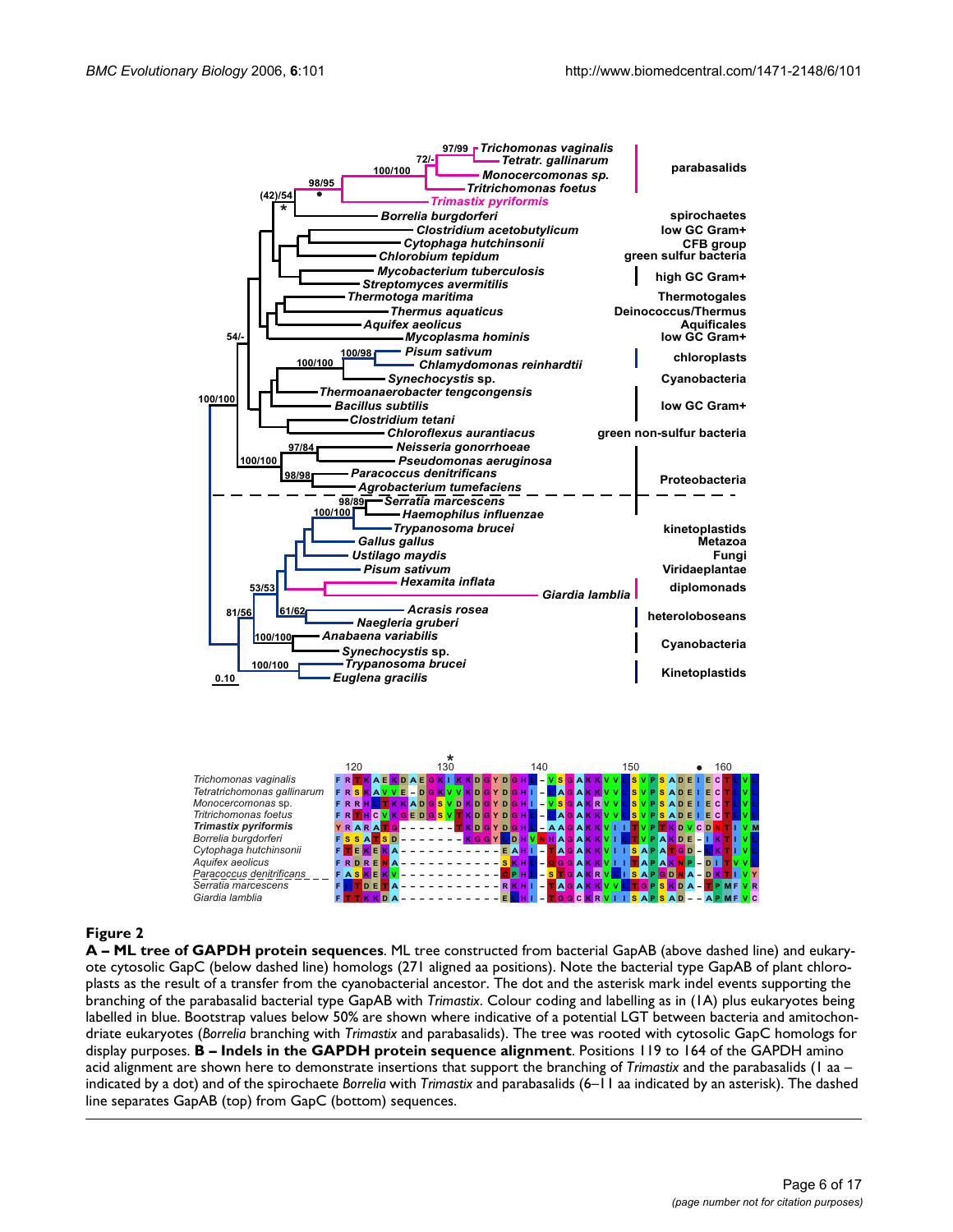most eukaryotes and likely derives from an LGT event, although a bacterial donor lineage can not be determined.

#### *Phosphoglycerate mutase (PGAM)*

Two types of PGAM can be distinguished that seem to be evolutionarily unrelated: a cofactor-dependent form (dPGAM) found in vertebrates and yeasts and a cofactorindependent form (iPGAM), mainly found in plants, algae and invertebrates [1,36]. Several eubacteria possess both forms and recently it has been shown that archaebacteria also have both forms [36-38]. *Trimastix* harbors a cofactor-independent PGAM, which groups together with the two kinetoplastid and the plant sequences (Fig. 4) in a cluster that also contains the amitochondriate *Giardia lamblia*, a spirochaete (*Leptospira*), and a proteobacterium (*Dechloromonas*). *Giardia* branches together with *Dechloromonas*, whereas *Leptospira* branches at the base of the *Trimastix*/plant/kinetoplastid clade. Although bootstrap support is very high for the whole cluster, it is not clear if both bacterial sequences are involved in LGT events or only one of them. The main cluster of the tree in Fig. 4 comprises prokaryotes and several eukaryotic sequences (Fungi, Metazoa, plant chloroplasts). Within that cluster, the two red algal chloroplast sequences branch with high bootstrap support with cyanobacteria as expected given the endosymbiotic origin of chloroplasts. The remaining eukaryotes from this part of the tree (Fungi, Metazoa, Microsporidia) branch in a cluster with a proteobacterium and *Cytophaga*, but bootstrap support is very low. Our tree suggests that iPGAM was involved in numerous lateral gene transfer events within all major groups of organisms including archaebacteria, eubacteria, and the eukaryotes. Eukaryotes seem to have acquired iPGAM several times independently, however weak or missing bootstrap support leaves it open which sequences were derived from which donor group.

#### *Enolase*

The enolases of eukaryotes are more closely related to archaebacteria than to bacteria (see Additional file 4), [39- 41] and it was concluded that the enolase genes were transmitted vertically from the archaebacterial ancestors to eukaryotes [39,41]. The only exceptions are the cytosolic and probably plastid-targeted enolases of *Euglena gracilis*, which are missing a eukaryote-specific indel, and cluster among bacterial homologs with the spirochaete *Treponema pallidum* (not shown) [39]. Within the eukaryotic clade, intracellular transfer of enolase genes from the eukaryotic endosymbiont to the nucleus of the host cell was detected in chlorarchniophytes and cryptophytes [42]. On the subgenic level, insertions were probably transmitted between alveolates and land plants, two distantly related lineages, by lateral transfer and fine-scale recombination, resulting in a mosaic gene [42]. Parabasalids are the deepest branch in the eukaryotic tree (Additional file 4, [40]), but the discovery that a two amino acid deletion which was believed to be unique for Parabasalia is in fact a polymorphic character for this group does not support the hypothesis that they are the earliest diverging eukaryotes [40,43]. The enolase of *Trimastix pyriformis* is recovered as related to kinetoplastids with moderate bootstrap support, however the relationship of this clade to other eukaryotic taxa is not well resolved despite the fact that the eukaryote grouping itself is strongly supported (Additional file 4). Given this phylogeny, it is simplest to assume that *Trimastix* inherited its enolase gene by vertical descent.

#### *Pyruvate kinase (PK)*

Phylogenetic trees of PKs divide the bacterial sequences into two main clusters (Fig. 5, [44]). This split topology may be explained by an ancient gene duplication [44] or a complex LGT scenario. In any case, cytoplasmic PKs of fungi, kinetoplastids, animals, and plants form a tight clade, which is embedded in one of the bacterial clusters. By contrast, the PKs of the amitochondriate protists have a different origin: the PK of *Mastigamoeba balamuthi* is in the same subtree as the cytoplasmatic PKs, but it is closely related with an enzyme of *Borrelia burgdorferi*, a relationship that is supported by 100% bootstrap values. The PKs of *Trimastix pyriformis*, *Giardia lamblia*, and *Trichomonas vaginalis* fall within the second subtree, however, the branching order within this subtree is not well resolved. The enzyme from *Giardia*, although highly divergent in its amino acid sequence, very strongly groups with proteobacterial homologs to the exclusion of the other eukaryotes. Both the *Trichomonas* and the *Trimastix* sequences emerge in separate parts of this subtree, but the internal branching order depends on methods of analysis and is poorly supported in all cases. Thus although we cannot reconstruct the history of the *Trimastix* and *Trichomonas* genes with any precision, it does seem likely that they acquired their PK homologs in at least one event of LGT from a eubacterium, probably separately from *Giardia*.

#### *Pyruvate-phosphate dikinase (PPDK)*

In our phylogenetic analyses of diverse PPDKs sequences, the chloroplast targeted PPDKs from plants and a PPDK of a stramenopile form a tight clade to the exclusion of PPDKs of bacteria, archaebacteria, kinetoplastids, and amitochondriate protists (see Additional file 5, [45,46]). The PPKDs of protists are not monophyletic; the two possible PPDK genes of *Trichomonas vaginalis* are very similar and branch as sistergroup to the PPDKs of the Gram positive (high GC) bacteria. PPDKs of the amoeboid amitochondriates *Entamoeba histolytica* and *Mastigamoeba balamuthi* form a well-supported clade, which surprisingly branches as sistergroup with the PPDK of the proteobacterium *Methylococcus capsulatus* which in turn branches with the hyperthermophilic archaeon *Pyrobaculum aerophilum*,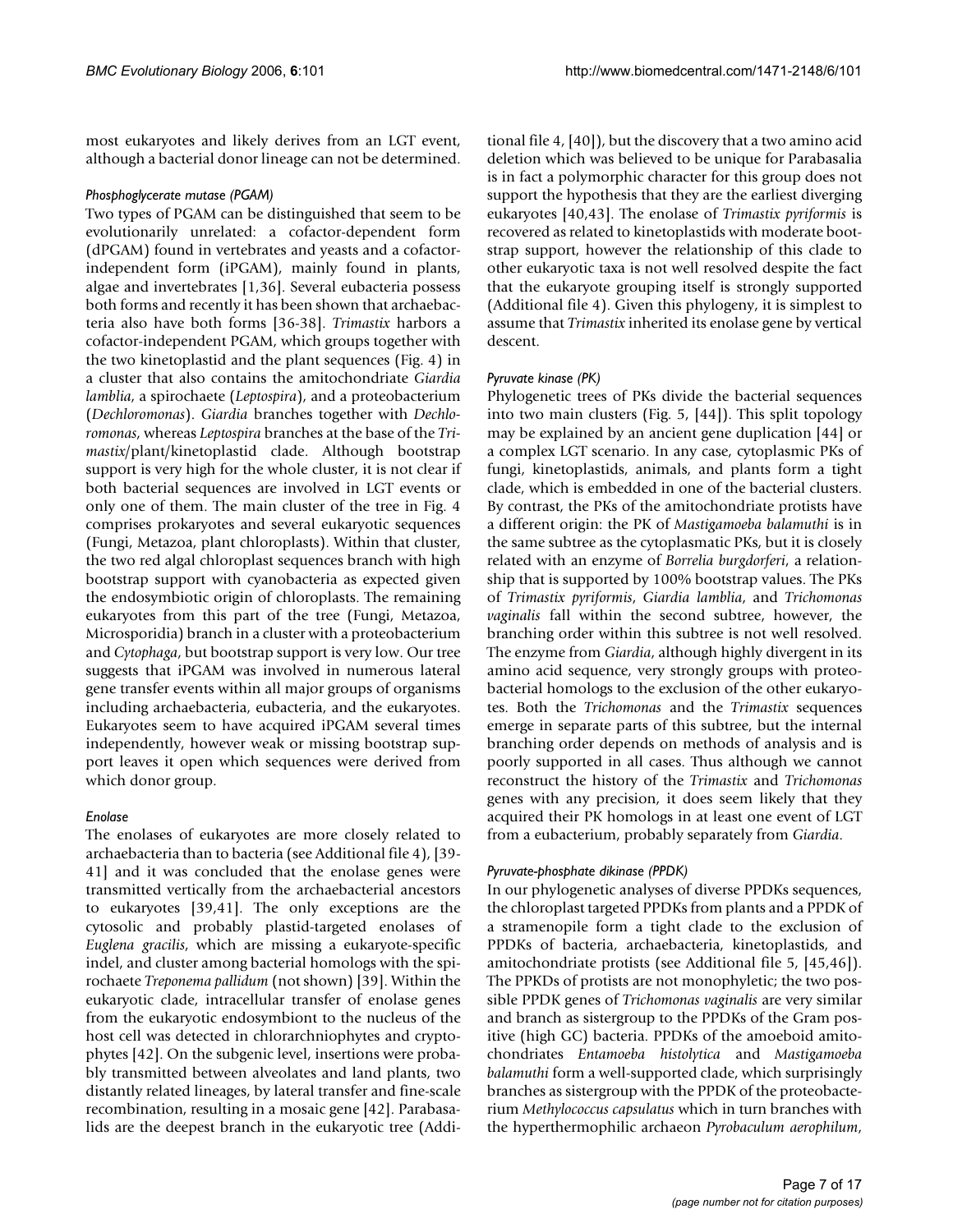

**A – ML tree of PGK protein sequences**. Maximum likelihood tree from PGK sequences of eukaryotes, eubacteria and archaebacteria (green labelling) based on 277 aligned aa positions. Color coding and labelling is as in Figures 1A and 2A. Possible chloroplast isoforms (*Chondrus* and *Triticus*) have not been directly localized, but their branching with cyanobacteria receives high bootstrap support. The presence of a surface loop (see arrowhead) and a 1 aa insertion (see black dot) unites all eukaryotes with the exception of kinetoplastids, *Trimastix* and the chloroplast homologs (see also Fig. 3B). For display purposes the tree has been rooted with archaebacteria. **B – Alignment of deduced PGK amino acid sequences**. Two sections of a PGK alignment are shown from eukaryotes and eubacteria. The first section (position 150–183) shows an insertion which produces a typical eukaryotic surface loop in the PGK protein (see also Fig. 3A) whereas the second section shows a 1 aa insertion at position 276. Both these features are not present in *Trimastix*, the kinetoplastids and the chloroplast homologs excluding these from the well supported remaining eukaryotes.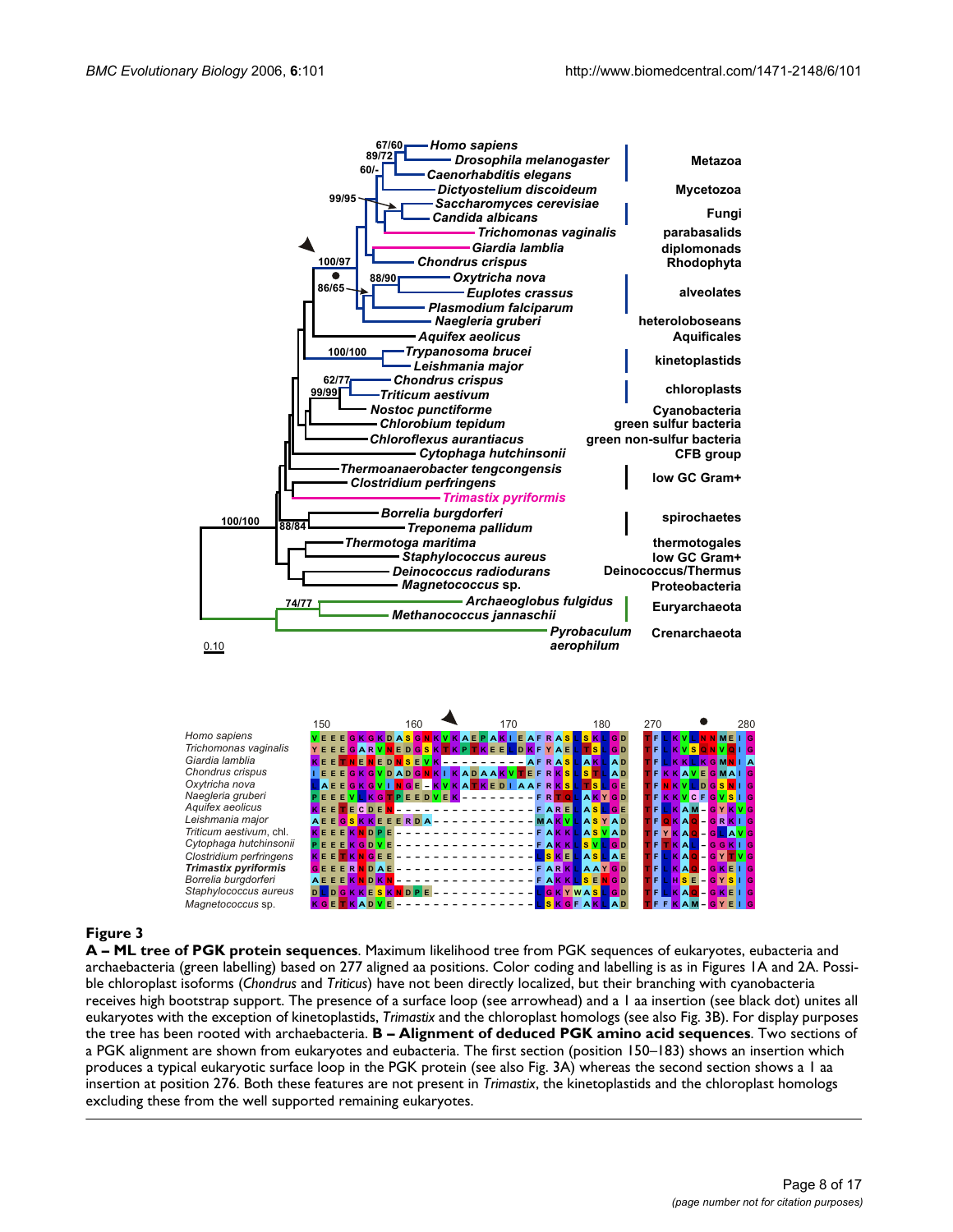

**0.1**

# **Figure 4**

**ML tree of cofactor-independent PGAM protein sequences**. Phylogenetic tree of iPGAM sequences of eukaryotes, eubacteria and archaebacteria based on 394 aligned aa positions. Color coding and labelling as in Figures 1A and 2A, archaebacteria are labelled with green branches. Bootstrap values below 50% are shown where indicative of LGT events between eubacteria and eukaryotes. Note that the tree is split into two parts with high bootstrap support and that eukaryotes are in both subtrees. The tree was rooted arbitrarily.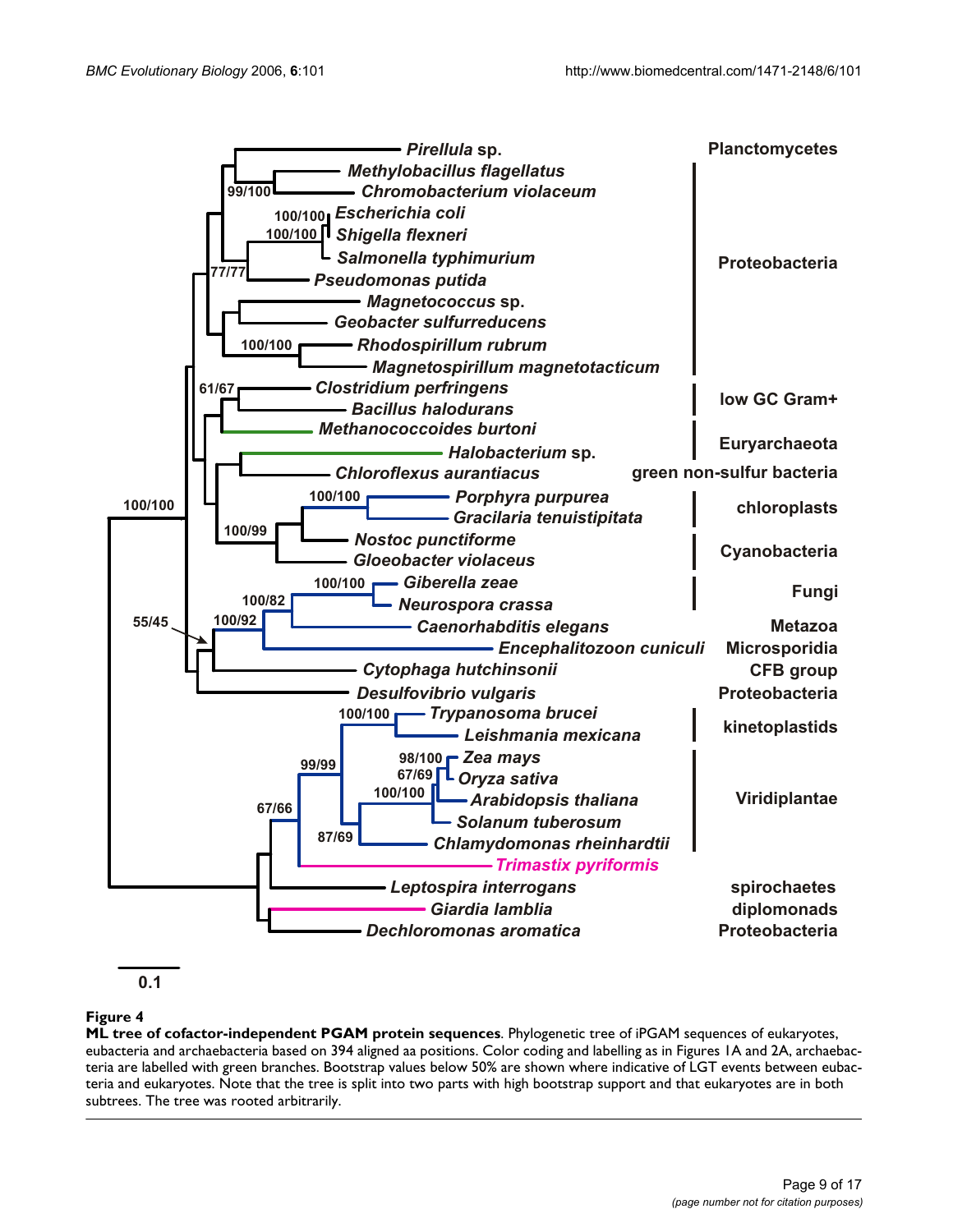

**ML tree of PK protein sequences**. Phylogenetic tree constructed from ATP dependent pyruvate kinases (PK) based on 297 aligned aa positions. Color coding and labelling is as in Figures 1A and 2A, except bootstrap values below 50% are shown where indicative of LGT events between eubacteria and eukaryotes (the branching of *Trichomonas* and cyanobacteria). Note that the four amitochondriate protists do not branch together. The root of the tree was chosen arbitrarily for display purposes.

a grouping that was recently shown also by Slamovits and Keeling [23]. While the relationship of the kinetoplastid PPDKs within the tree is not fully resolved, they branch as the sister group to proteobacteria and *Chlorobium* plus *Bacteroides*, but receive no statistical support. *Trimastix pyriformis* and the two *Streblomastix* sequences form a well supported clade which in turn branches together with *Giardia lamblia*, with low to moderate support. Overall our tree does not support a common origin of all amitochondriate PPDKs as the parabasalid and the amoebozoan homologs are each strongly allied with a distinct prokaryotic group. However, the placement of the *Trimastix* PPDK with oxymonads and the diplomonad in an unresolved portion of the tree prevents definitive conclusions to be made regarding its origins but is suggestive of an LGT event to a common ancestral excavate.

#### **Discussion**

#### *Phylogenetic patterns in glycolytic enzymes of amitochondriates*

The extent of lateral gene transfer among glycolytic enzymes in *Trimastix pyriformis* is comparable with that in *Giardia lamblia*, *Trichomonas vaginalis*, and *Entamoeba histolytica*. At least four of the ten glycolytic enzymes that we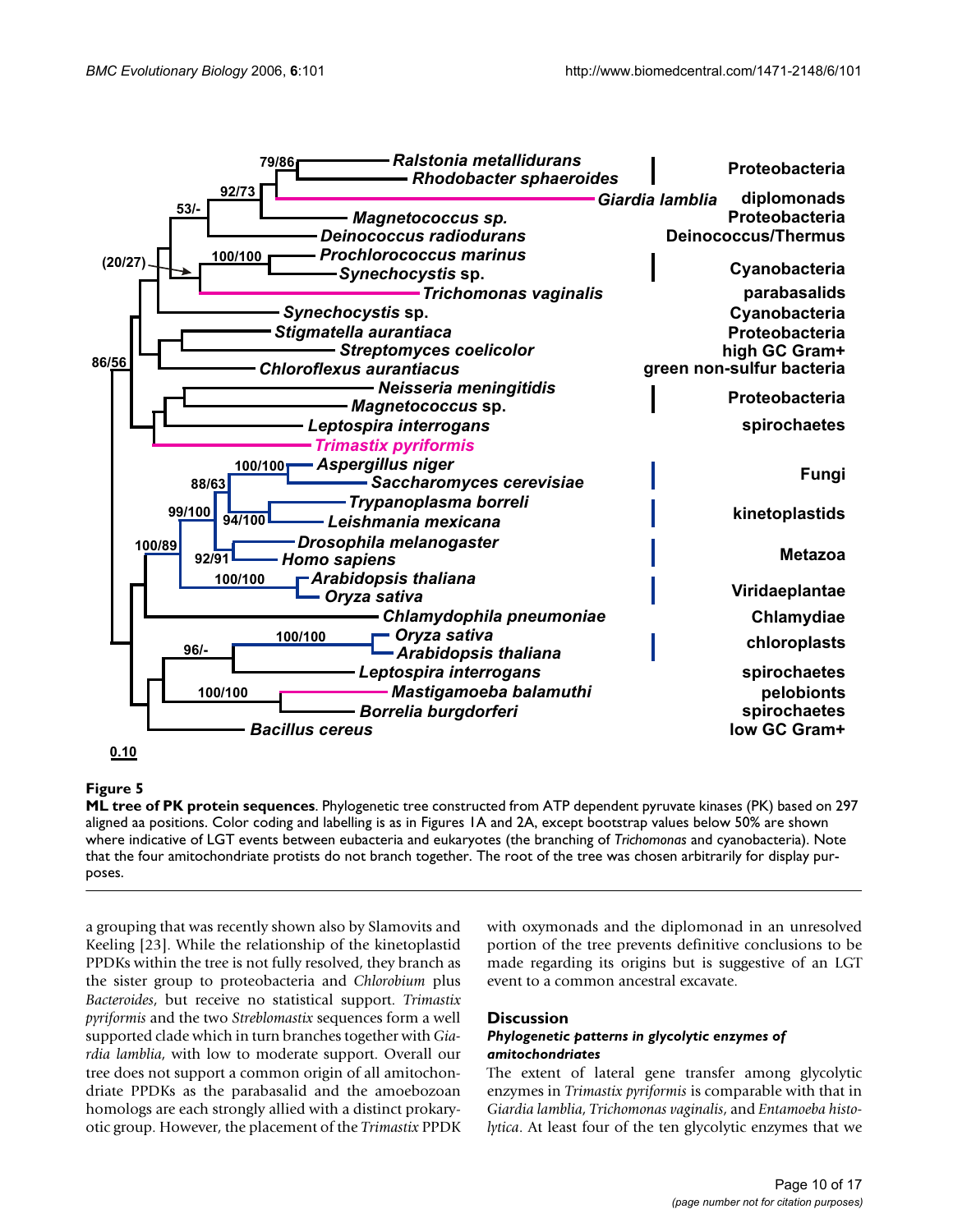identified in the ESTs of *Trimastix* (FBA, GAPDH, PGK, and PK), have been acquired from a bacterium by LGT and the phylogenies of two more enzymes (PGAM and PPDK) suggest LGTs as well. Although we propose that these events happened in the direction of prokaryote to eukaryote we cannot completely exclude the possibility that the opposite has happened, where a eukaryote donated a gene to a prokaryote. For instance, for some of these enzymes (e. g. FBA, Fig. 1A) the backbone phylogeny of prokaryotes is scrambled relative to accepted taxonomic relationships implying that gene transfers must have been occurring between these lineages as well. However, there are several reasons why we suspect most of the examples we discuss are more likely prokaryote-to-eukaryote transfers. The existing literature on LGT indicates that well substantiated cases of eukaryote to prokaryote transfer are rare, possibly because of difficulties in prokaryotes accommodating eukaryotic gene structure (e. g. introns/ exons) [47]. Furthermore, in some of the cases that we discuss, the number of eukaryotes that possess homologs of an enzyme sub-type is very small relative to the number of prokaryotes and the eukaryotes are often distantly separated on the tree (e. g. FBA Fig. 1A). In other cases, such as GAPDH (Fig. 2A), the putative eukaryotic recipients of the transfers are distantly related to major eukaryotic clades nested deep within a group of prokaryotic and organellar homologs. For the glycolytic enzymes we have examined, the number of inter-domain LGT events required to explain the data are far fewer if eukaryotes are the recipients and prokaryotes the donor.

Although the trees supported separation of the eukaryote lineages and their emergence within predominantly prokaryotic clades, we could not determine the bacterial donor lineage implicated because of the poorly resolved branching patterns in the trees. Taking also the other amitochondriates into account, there are only few examples where we can trace back the donor lineages. Spirochaetes seem to be involved quite often in LGT events (Figs. 1A, 2A, 5) as was previously noted [20] and there was a conspicuous lack of putative LGT events between archaebacteria and eukaryotes. This is curious because LGTs between archaebacteria and amitochondriates are not exceptional and have been reported for enzymes catalyzing the reactions downstream from the glycolytic pathway involved in the fermentation of pyruvate [48-51].

Another curious pattern is that two enzymes in *Trimastix* that were clearly of vertical origin – TPI and enolase – were also apparently inherited vertically in the other amitochondriate eukaryotes (Additional Files 3 and 4). This indicates that the selection of enzymes in glycolysis that are replaced by LGTs in amitochondriate (and other) eukaryotes is not random. Selection for particular properties of these enzymes in amitochondriate protists must

play some kind of role in this process, although precisely what these properties are remains a complete mystery.

#### *Alliances between 'excavate' homologs*

In our trees, glycolytic enzyme homologs from excavates tend to cluster together to some extent (Figs 1A, 2A, 3A, Additional Files 2 and 5). However, the relationships between excavate homologs in the different enzyme trees are mutually contradictory.

Reconciling these groupings with known excavate relationships is a complex undertaking, especially given the uncertainty in the validity of an 'Excavata' clade [30]. Nevertheless, multiple gene phylogenies support several robust groupings of excavates, of which three are relevant here: (1) diplomonads plus parabasalids (and other taxa collectively known as Metamonada); (2) *Trimastix* and oxymonads (Preaxostyla); and (3) Euglenoids and kinetoplastids (Euglenozoa) [30]. If we assume these groupings are correct, then we can suggest plausible gene transfer scenarios.

For instance, the type II GPI of diplomonads and parabasalids is explained by a gene transfer event in their common 'metamonad' ancestor, while all other eukaryotes acquired their type I GPI homologs in one (or possibly two) separate event from a eubacterial donor (Additional file 2). On the other hand, the FBA tree suggests a common ancestor of diplomonads and *Trimastix* inherited an LGT of the class II type B enzyme to the exclusion of parabasalids (Fig. 1A). In this case, a common ancestor of the Preaxostyla and Metamonada may have acquired the FBA enzyme by LGT from eubacteria, with a second separate event replacing the enzyme later in parabasalids. In this scenario the kinetoplastids may retain the original 'excavate' class I FBA (like other eukaryotes), while a separate LGT must be postulated to explain why *Euglena* and yeasts possess the type A version of the class II enzyme [14].

The GAPDH tree indicates that *Trimastix* and parabasalids share a 'eubacterial' type enzyme whereas diplomonads and Euglenozoa have the canonical 'eukaryotic' versions of the enzyme (Fig. 2A). In this case it seems likely that either *Trimastix* or an ancestral parabasalid acquired the enzyme from a spirochaete-like donor and 'passed' this version to the other eukaryote by LGT. Evidence for such eukaryote-eukaryote LGT events is beginning to accumulate [51] and makes ecological sense if ancestors of these lineages coexisted in anoxic environments.

Finally, in the PPDK tree *Trimastix* groups with the oxymonad *Streblomastix* and the diplomonad *Giardia*, while the parabasalids branch independently among the high-GC gram positive bacteria (Additional file 5). As both of these clades emerge from within the bacteria it seems pos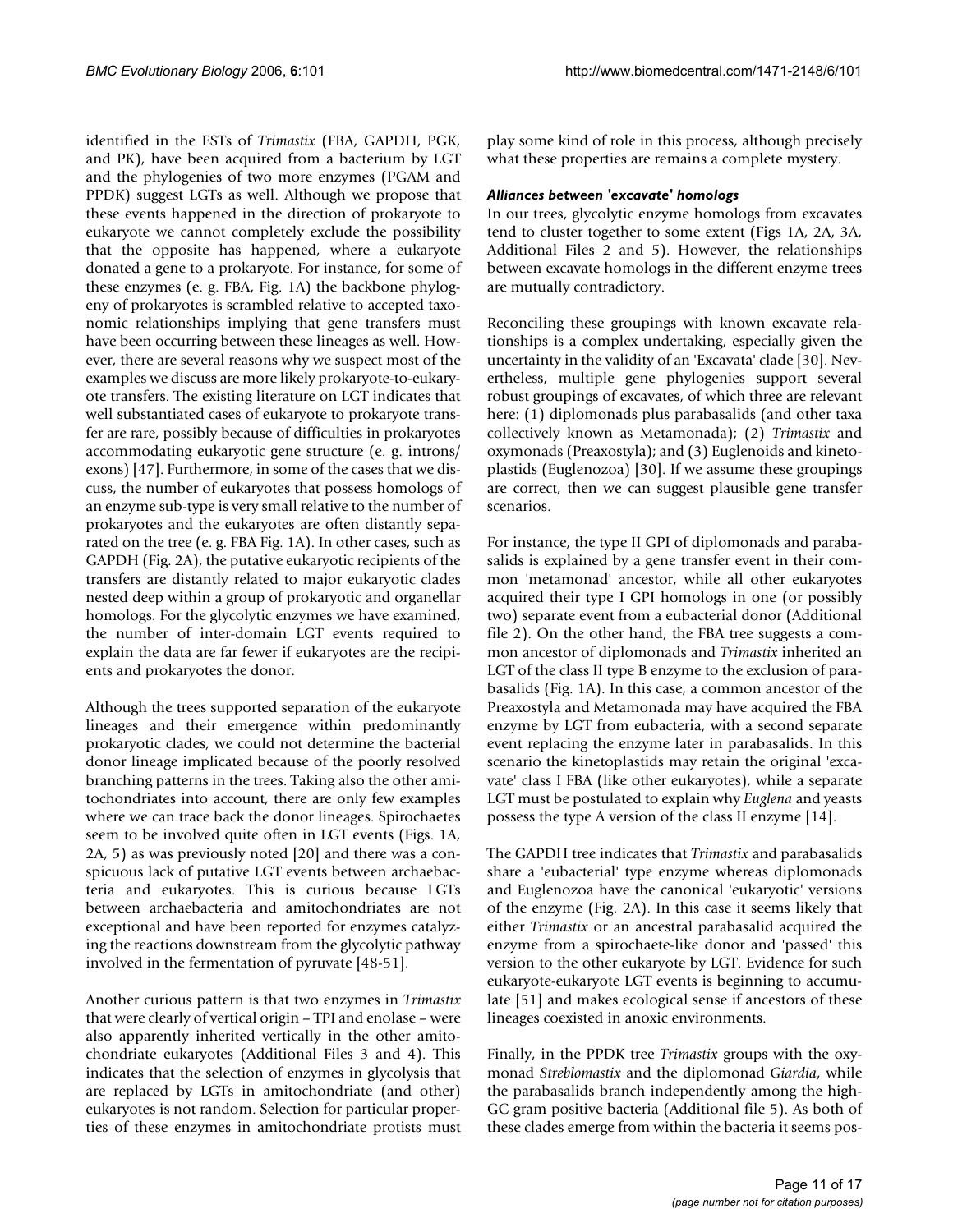sible that either an ancestral 'excavate' lineage acquired the PPDK from a eubacterial donor with the parabasalids replacing their version later by an additional LGT event from eubacteria or *Trimastix* or the diplomonads acquired PPDK from the other by LGT. In either scenario, two LGT events are required.

The foregoing interpretations, while reasonable, are *ad hoc* explanations of observed branching patterns and insertion/deletion characters. Alternative LGT scenarios that account for the data may be equally plausible. However, to test these scenarios more information of two sorts is sorely needed. First, full genome sequences from the taxa represented in the tree are needed to determine if the homologs we have analyzed are the only members of the enzyme family present in the genome; if multiple copies exist in these genomes, then the phylogenetic histories of the copies may provide clues as to which ones are 'ancestral' and which are newly acquired by LGT. Second, a much better sampling of protistan and eubacterial genomes related to those implicated in the gene transfer events could provide key information regarding when such gene transfers took place, and allow the direction of transfer to be discerned. Indeed, a recent investigation aimed at broadening taxonomic sampling was able to provide much more precise information regarding the timing of LGT events in eukaryotic genomes [51].

#### *Can phylogenetic error be the explanation for the aberrant branching patterns?*

As in every phylogenetic analysis, we may encounter random and systematic error. The lack of resolution in our trees can not be avoided due to the limited amount of data. Bootstrap values allow us at least to judge the statistical significance of bipartitions and determine which nodes are unresolved. We did not compare different tree topologies by likelihood ratio tests since this is too time consuming to complete for multiple topologies and the 10 enzyme families we examined. It was more important for us to determine if a gene from an amitochondriate branches within the main eukaryotic cluster than to trace back the actual bacterial donor lineage. For rather ancient LGTs, identifying the donor lineage might be impossible given the high background of bacterial LGTs, as pointed out by others [47,52].

We included some sequences in our analyses which did not pass the chi-squared tests for homogeneity of amino acid frequencies as implemented in TREE-PUZZLE (Table 2) and are therefore prone to phylogenetic artefacts. In most cases, these sequences branched with closely-related organisms in regions of the tree that were irrelevant to our conclusions. One exception is the PK of *Giardia lamblia* that is indeed represented by a very long branch and has significantly deviant amino acid composition (Table 2). However, it clusters with the short branches of proteobacterial PKs (Fig. 5) that are themselves not compositionally biased, suggesting that this grouping is likely historical rather than artefactual.

Not only is there conspicuous lack of evidence for 'phylogenetic artefacts' accounting for the aberrant branching patterns we describe, in a number of cases (Figs 1, 2, 3) we have also found characteristic insertion and deletion patterns in the enzyme homologs that support aspects of the phylogeny and the inference of LGT. As these regions were

|  |  |  |  |  |  | Table 2: Overview of the datasets used in phylogenetic reconstructions |
|--|--|--|--|--|--|------------------------------------------------------------------------|
|--|--|--|--|--|--|------------------------------------------------------------------------|

| dataset                                | number of sequences number of aa |            | alpha | sequences with divergent aa composition <sup>2</sup>                                                                      |
|----------------------------------------|----------------------------------|------------|-------|---------------------------------------------------------------------------------------------------------------------------|
| hexokinase                             | 28                               | 263        | 0.98  | Treponema denticola                                                                                                       |
| glucose phosphate isomerase            | 40                               | 43 I       | 0.78  | Plasmodium falciparum<br>Dictyostelium discoideum<br>Aquifex aeolicus                                                     |
| fructose bisphosphate aldolase         | 25                               | 268        | 0.67  | Aquifex aeolicus                                                                                                          |
| triose phosphate isomerase             | 31                               | 211        | 0.62  | Aquifex aeolicus<br>Dictyostelium discoideum                                                                              |
| glyceraldehyde phosphate dehydrogenase | 40                               | <b>271</b> | 0.64  |                                                                                                                           |
| phosphoglycerate kinase                | 34                               | 277        | 0.67  |                                                                                                                           |
| phosphoglycerate mutase                | 37                               | 394        | 0.86  | Desulfovibrio vulgaris<br>Gracilaria tenuistipitata<br>Porphyra purpurea<br>Encephalitozoon cuniculi<br>Halobacterium sp. |
| enolase                                | 33                               | 336        | 0.70  |                                                                                                                           |
| pyruvate kinase                        | 31                               | 297        | 0.64  | Giardia lamblia                                                                                                           |
| pyruvate phosphate dikinase            | 29                               | 682        | 0.51  | Rickettsia prowazekii<br>Thermobifida fusca                                                                               |

<sup>1</sup> the gamma shape parameter of the gamma distribution estimated using TREE-PUZZLE

2 based on the chi square tests for deviation of amino acid frequencies implemented in TREE-PUZZLE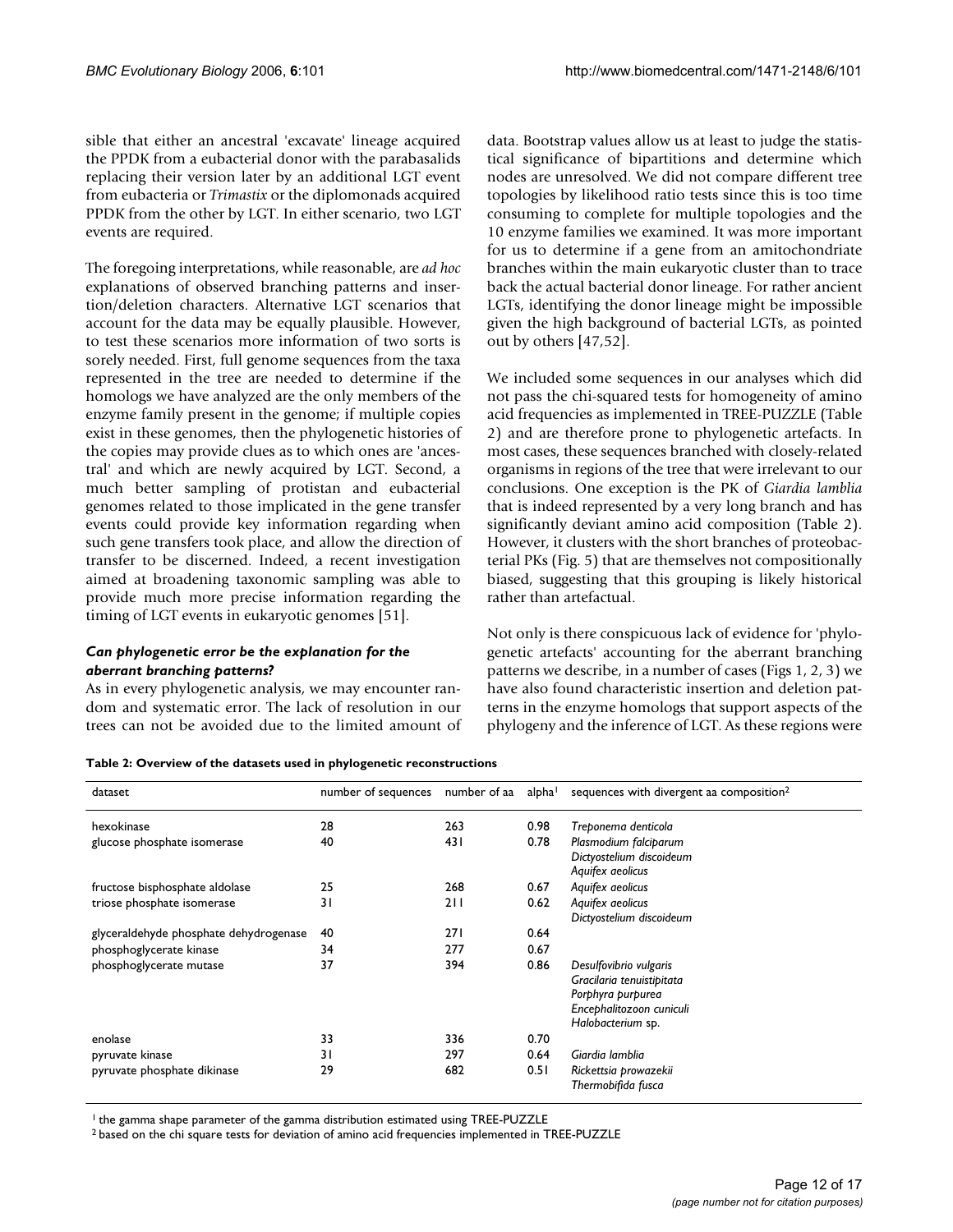always removed from the data prior to the phylogenetic analyses and are not subject to phylogenetic 'artefacts' of the same sort as the trees, we suggest that the strongly supported phylogenetic patterns that we report likely represent the true history of the protein families.

#### *What about ancient paralogy and differential loss?*

Provided that the phylogenies were correctly inferred, therefore, the unexpected relationships can be explained generally either by proposing LGT events or by ancient gene duplications followed by selective gene loss events in independent lineages [47]. However, the hallmarks of such 'paralogy scenarios' are multiple copies of enzymes in many taxa that generate 'mirror' organismal trees with random taxonomic gaps reflecting differential gene loss. Our phylogenies do not show this pattern. Thus if ancient paralogy were invoked to explain our data, it would require positing hypothetical ancestral organisms that retained progressively more and more paralogs of the enzymes in question as one moves deeper in the tree of life. Furthermore, cataclysmic numbers of differential losses of these paralogs would have to occur on independent lineages to generate the extant pattern. This scenario seems unlikely at best. However, although we do not see any evidence for paralogy, it is possible that some mixture of paralogy/gene loss and LGT events have generated the observed distribution of enzyme types in eukaryotes. Once again, full genome sequences from a much greater diversity of organisms are required to evaluate the relative likelihood of these alternative scenarios.

#### **Conclusion**

#### *Replacement of glycolytic enzymes by LGT: selection or neutral evolution?*

Do *Trimastix pyriformis* and other amitochondriates gain any advantages by replacing the canonical eukaryotic versions of the glycolytic enzymes or is it just a random process [53]? The use of pyrophosphate-linked instead of ATPdependent enzymes can increase the overall efficiency of glycolysis, which is especially important if ATP production is solely carried out by glycolysis [54-56]. Pyrophosphate (PPi) is created during biosynthetic polymerization reactions and, in most organisms is hydrolyzed by inorganic pyrophosphatase in order to thermodynamically favor the anabolic reactions. Organisms like *Giardia lamblia*, which presumably lack inorganic pyrophosphatase, can use pyrophosphate instead of ATP as the phosphordonor in some reactions [54,55]. In *Trimastix* we found in addition to an ATP-dependent PK, the pyrophosphatelinked PPDK as a second enzyme that catalyzes the conversion of phosphoenolpyruvate (PEP) to pyruvate (PPDK can also work in the other direction towards gluconeogenesis). For *Giardia*, in vitro tests suggested that both PK and PPDK play a role in glycolysis [57]. For *Trichomonas*, on the other hand, only PK activity could be detected [58] but the preliminary TIGR database of the *Trichomonas* genome contains two (very similar) PPDK genes (Fig. 5). Like in *Trimastix*, the mere presence of these two genes allows no conclusions to be made regarding their metabolic function. However, one could speculate that only one of the two is active in glycolysis, whereas the other one is still present in the genome but on its way to losing its function. It is noteworthy that we found over 30 times more ESTs for PPDK than for PK in the *Trimastix* library suggesting that the expression of PPDK is significantly higher in *Trimastix* than that of PK. The closely related oxymonad *Streblomastix strix* has also been shown to harbour PPDK (two copies in fact), but an ATP-dependent PK has not yet been found [23]. PPDK is also found in kinetoplastids, where it is involved in pyrophosphate recycling [59], and in plants, where it is involved in fixation of  $CO<sub>2</sub>$  [60]. Our tree suggests that the PPDKs of all amitochondriates sampled here have been acquired by lateral gene transfer events. It is tempting to assume that the acquisition of this PPi-linked enzyme is the result of an adaptation to the amitochondriate nature of these organisms, thus enabling them to increase ATP yield during glycolysis.

Interestingly, laterally acquired glycolytic enzymes of amitochondriates were shown to have biochemical properties more similar to the bacterial homologs than to the canonical eukaryotic enzymes consistent with their phylogenetic position [19,58]. In *Trichomonas* PK is stimulated by ribose 5-phosphate and glycerate 3-phosphate, as is the case for many bacteria, while most eukaryotic PKs are allosterically activated by fructose 1,6-bisphosphate [57,58]. Similarly, the *Trichomonas* GAPDH exhibits sensitivity to the inhibitor koningic acid at comparable levels to eubacterial homologs and two orders of magnitude less than eukaryotic GAPDHs. This sensitivity is directly linked to the sequence of the S-loop domain of the enzyme which has a eubacterial signature in *Trichomonas* [19] and *Trimastix*. A selective advantage may be hidden behind these differences but it is not yet recognized. The same is true for FBAs of amitochondriates, which are all of class II and have been acquired in several independent LGT events. Thus, it seems that laterally transferred genes often retain some of their 'bacterial properties', although the biochemical properties of these enzymes need to be studied in much more detail.

The most abundant pattern of LGT in eukaryotes is the transfer of genes from the bacterial ancestors of the modern mitochondrion and plastid to the cell nucleus during the process of organelle genome reduction [11,47,53]. Several proteins involved in the energy metabolism of eukaryotes are sister to or nested within alpha-proteobacteria in phylogenetic inferences which is seen as straightforward evidence for mitochondrion-to-host gene transfer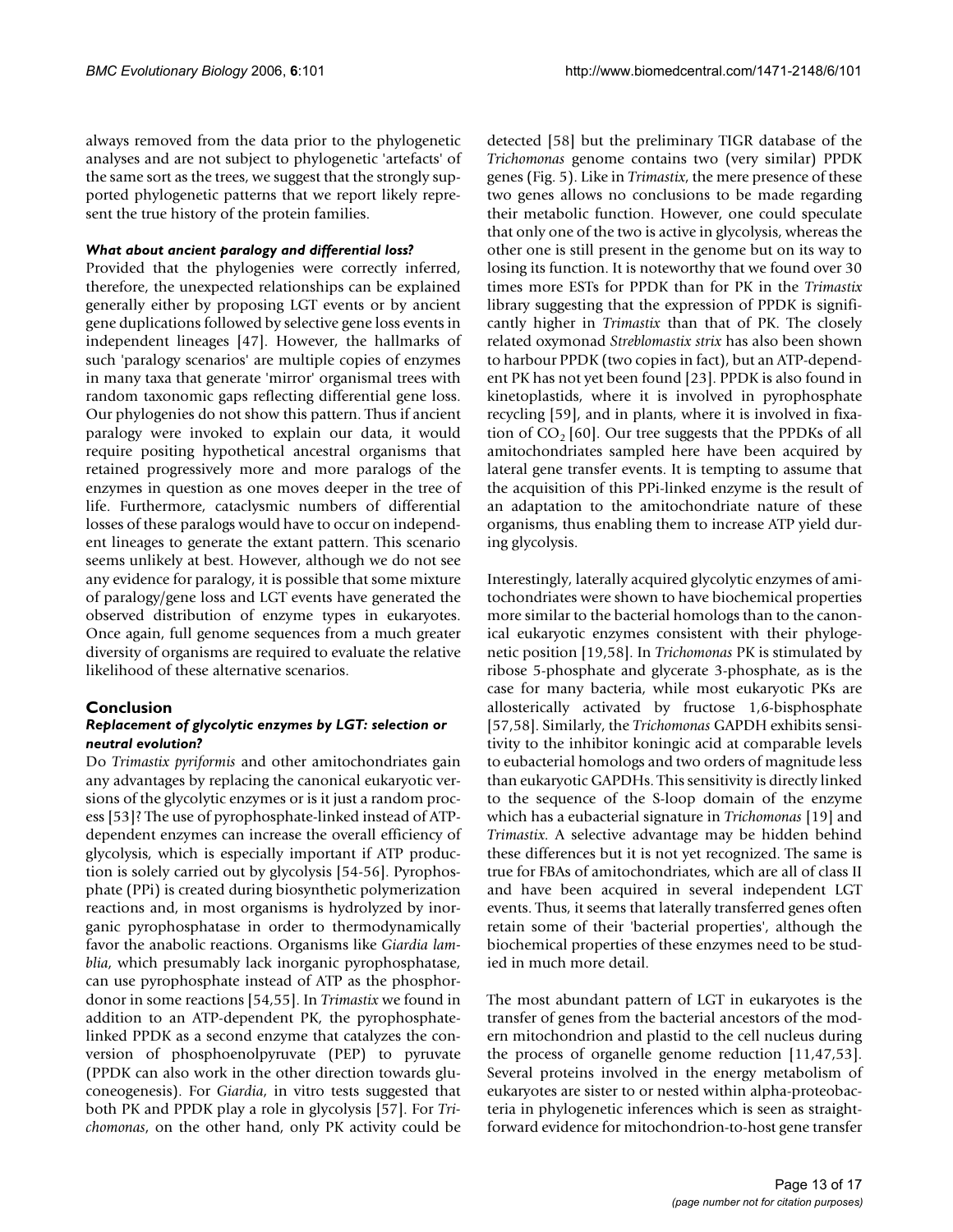[61]. Some go further and regard every affiliation of a eukaryotic protein to any bacterial phylum as probable endosymbiotic gene transfer [52,62]: first, given the extent of LGT and gene loss among bacteria, the respective homolog may no longer be found in extant alpha proteobacteria; or second, during the course of the gene transfer from endosymbiont to the host genome, the gene had no functional constraints and may have acquired numerous mutations which now mask its origin. Plants recruited a huge number of their nuclear genes from the plastid genome as revealed by a comparison of the genomes of *Arabidopsis thaliana*, cyanobacteria, and chloroplasts [63]. Massive endosymbiotic gene transfers from eukaryote to eukaryote were observed from the nucleomorph (the reduced nucleus of the eukaryotic endosymbiont) to the nucleus of the mixotrophic alga *Bigelowiella natans* [64]. The extent of LGT from non-organellar (in contrast to endosymbiotic organelle) donors to eukaryotic genomes seems to vary from lineage to lineage. For rumen ciliates, diplomonads, *Bigelowiella natans*, and *Trimastix pyriformis* (this study), it was shown that they acquired a significant number of genes by LGT from different bacterial, and even eukaryotic, lineages [64-66]. More sporadic, but steadily increasing in number, are documented LGTs to other protist lineages [11,13,48,50,51,65,66]. The pattern that seems to emerge is that LGT is not infrequent in phagotrophic protists, while its impact on the evolution of other eukaryotic lineages is either minor or simply not yet known [64,66]. A mechanism has been proposed, where small pieces of DNA of the engulfed bacteria escape digestion and are incorporated into the protist genome replacing the ancestral eukaryotic genes over time in a rather random manner [53]. As already discussed, the high frequency of LGT in amitochondriates may be partially but not entirely caused by the fact that these protists live phagotrophically. Selection as a result of adaptation to certain environments might favor the uptake of specific proteins more suitable to the host organism, making LGT a non-random process [66]. Yet, the relative importance of random neutral evolution versus the effect of selection in causing LGT in eukaryotes is something we can not answer until we understand more about the general frequency of LGT in eukaryotic microbes and the functional properties of the enzymes involved.

#### **Methods**

#### *Source of sequences and alignments*

All sequences obtained in our EST project from *Trimastix pyriformis* were used for searches against the non-redundant NCBI database (BLAST, [67]) and cDNA clones with high similarity to 10 glycolytic enzymes were found. Sequencing of all clones was completed using the primer walking method. Truncated 5' ends of cDNAs were amplified using the GeneRacer Kit (Invitrogen). Length and G+C contents of the coding regions plus accession numbers of the deduced protein sequences are summarized in table 1.

Sequences homologous to the glycolytic enzymes of *Trimastix* were retrieved from the NCBI non-redundant protein database. The PGK, TPI, PK, and PPDK sequences for *Trichomonas vaginalis* were downloaded from the TIGR database [68]. The TPI dataset was complemented with the TPI sequences of *Entamoeba histolytica*, *Spironucleus barkhanus*, and *Acrasis rosea* (accession numbers [EF064144](http://www.ncbi.nih.gov/entrez/query.fcgi?db=Nucleotide&cmd=search&term=EF064144)[–EF064146](http://www.ncbi.nih.gov/entrez/query.fcgi?db=Nucleotide&cmd=search&term=EF064146)), which were obtained by PCR using degenerate primers directed against the N-terminal motifs VGGNWK (TF-1) and VGGNFK (TF-2) and the Cterminal VGGASL (TR-1). PCRs were carried out with genomic DNA using standard methods. The PGK sequence of *Naegleria gruberi* was obtained from another EST project (accession number [EF064143](http://www.ncbi.nih.gov/entrez/query.fcgi?db=Nucleotide&cmd=search&term=EF064143)).

The individual datasets were aligned with ClustalW using default settings [69] and subsequently adjusted manually. An alignment of enolases, to which we manually added the *Trimastix* sequence, was kindly provided by Patrick Keeling (University of British Columbia, Vancouver). Regions of ambiguous alignment were excluded from further analyses. Care was taken that each dataset contained a reasonable number of sequences representing all major taxonomic groups and sequence clades. The number of sequences and amino acid positions used for phylogenetic analyses of each dataset are listed in table 2.

#### *Phylogenetic analyses*

Maximum likelihood (ML) phylogenies were inferred using PMBML [70], with the JTT substitution model and a mixed four category discrete gamma-model of among-site variation. The gamma shape parameter alpha was estimated using TREE-PUZZLE [71] (see table 2 for alpha values). TREE-PUZZLE also provided the distance matrix (using the same models) which was used to construct ML distance trees using the Fitch-Margoliash algorithm as implemented in FITCH from the Phylip package [72]. In both types of analyses, ten random additions with global rearrangements were used to find the optimal tree. ML distance bootstrap values for bipartitions were calculated by analyses of 100 resampled data sets using PUZZLEBOOT ([73] distributed by A. J. Roger and M. E. Holder). The alpha parameter for each resampled dataset was calculated separately using the same models as described above. Only one random sequence addition was done. ML bootstrap values were calculated with the program phyml [74], using a discrete gamma model with four rate categories and 100 resamplings; the gamma parameter alpha was calculated individually for each resampled dataset. All trees were caluclated unrooted but are shown with outgroups for display purposes.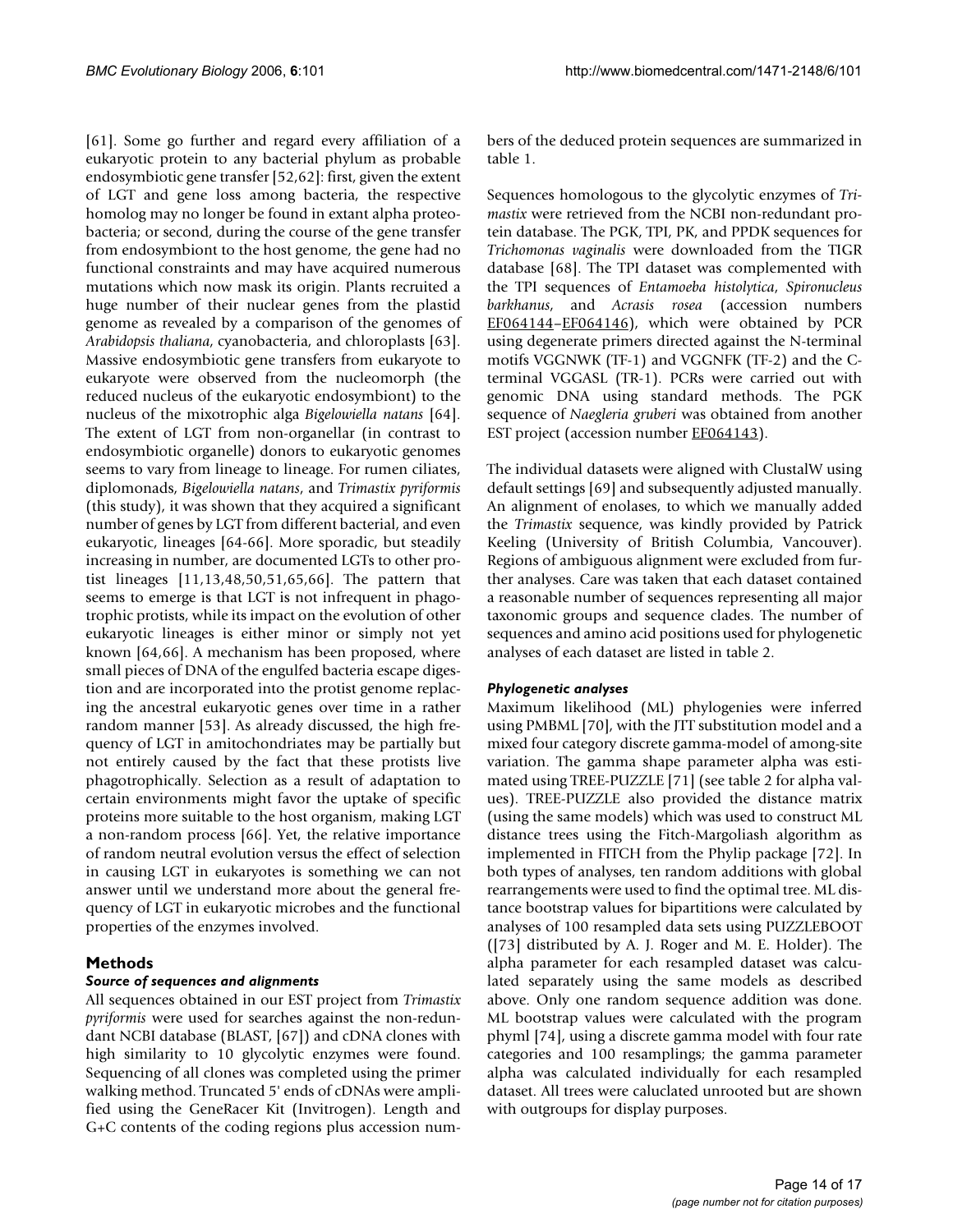#### **Abbreviations**

EST, expressed sequence tags; LGT, lateral gene transfer; FBA, fructose-bisphosphate aldolase; GPI, glucose phosphate isomerase; GAPDH, glyceraldehyde-3-phosphate dehydrogenase; PFK, phosphofructokinase; PPDK, pyruvate phosphate dikinase; PK, pyruvate kinase; TPI, triosephosphate isomerase; PGK, phosphoglycerate kinase; PGAM, phosphoglycerate mutase; Ppi, pyrophosphate; PEP, phosphoenolpyruvate; ML, maximum likelihood.

#### **Authors' contributions**

AS and MB did most of the molecular biology work, phylogenetic analyses and drafted the manuscript. JDS cultured *Trimastix* and established the cDNA library and participated in the sequence alignments. AJR conceived of and supervised this study and edited the manuscript. All authors read and approved the final manuscript.

# **Additional material**

#### **Additional File 1**

*ML tree of hexokinase protein sequences. Phylogenetic tree of hexokinase sequences derived with maximum likelihood (alignment of 263 aa positions). Amitochondriate protists are labelled pink, the residual eukaryotes are labelled blue. Eubacteria are labelled black. The numbers on the bipartitions are ML distance bootstrap values (puzzleboot) on the left and ML bootstrap values (phyml) on the right. Bootstrap values below 50% are omitted. The grouping of* Trimastix *with alveolates and kinetoplastids receives no support. The tree was rooted with the eubacterial homologs for display purposes.*

Click here for file

[\[http://www.biomedcentral.com/content/supplementary/1471-](http://www.biomedcentral.com/content/supplementary/1471-2148-6-101-S1.pdf) 2148-6-101-S1.pdf]

# **Additional File 2**

*ML tree of type I and II GPI protein sequences. Maximum likelihood tree based on 431 aligned aa positions from type I and type II GPIs from eukaryotes and eubacteria. The top (main) part of the tree are type I GPIs and below the dashed line are type II GPIs. Color coding and labelling as in Additional file 1. Note that* Trimastix *has a type I GPI unlike the other amitochondriates (parabasalids and diplomonads). Type II GPIs were used to root the tree for display purposes.*

Click here for file

[\[http://www.biomedcentral.com/content/supplementary/1471-](http://www.biomedcentral.com/content/supplementary/1471-2148-6-101-S2.pdf) 2148-6-101-S2.pdf]

# **Additional File 3**

*ML tree of TPI protein sequences. ML tree of eubacterial and eukaryotic TPI sequences (211 aligned aa positions). Eukaryotes are monophyletic for TPI with high bootstrap support, however the relationships of different eukaryote groups are not resolved. The amitochondriate protists do not branch together but are dispersed throughout the eukaryotes. Color coding and labelling as in Additional file 1. The tree is rooted with eubacterial homologs for display purposes.*

Click here for file

[\[http://www.biomedcentral.com/content/supplementary/1471-](http://www.biomedcentral.com/content/supplementary/1471-2148-6-101-S3.pdf) 2148-6-101-S3.pdf]

# **Additional File 4**

*ML tree of enolase protein sequences. ML tree constructed from archaebacterial, eubacterial and eukaryote enolase sequences based on 336 aligned aa positions. Parabasalids branch independently from the other amitochondriate taxa at the base of the eukaryote part. Eukaryotes are monophyletic with high bootstrap support. Color coding and labelling as in Additional file 1. Archaebacteria are labelled green. The tree was rooted with eubacterial and archaebacterial homologs for display purposes.* Click here for file

[\[http://www.biomedcentral.com/content/supplementary/1471-](http://www.biomedcentral.com/content/supplementary/1471-2148-6-101-S4.pdf) 2148-6-101-S4.pdf]

# **Additional File 5**

*ML tree of PPDK protein sequences. ML tree constructed from an alignment of 674 aa positions from archaebacterial, eubacterial and eukaryote PPDK sequences. Note the strong support for the grouping of the parabasalids with low GC Gram positives and of the Amoebozoa with a proteobacterium and an archaebacterium. Color coding and labelling as in Additional file 1. Archaebacteria are labelled green. The root of the tree was chosen at the split of the chloroplast and stramenopile sequences from the remaining homologs for display purposes.*

Click here for file

[\[http://www.biomedcentral.com/content/supplementary/1471-](http://www.biomedcentral.com/content/supplementary/1471-2148-6-101-S5.pdf) 2148-6-101-S5.pdf]

#### **Acknowledgements**

AS is supported by a postdoctoral fellowship from the Canadian Institutes of Health Research (CIHR grant MFE-76510). JDS and MB were supported by the Genome Canada/Genome Atlantic Large Scale Project: "The Protist EST Program (PEP)". The EST data from *Trimastix* was also generated as part of PEP. This work was supported by the operating grant MOP-62809 from the Canadian Institutes for Health Research awarded to AJR. We also thank two anonymous reviewers for their comments.

#### **References**

- 1. Fothergill-Gilmore LA, Michels PA: **[Evolution of glycolysis.](http://www.ncbi.nlm.nih.gov/entrez/query.fcgi?cmd=Retrieve&db=PubMed&dopt=Abstract&list_uids=8426905)** *Prog Biophys Mol Biol* 1993, **59:**105-235.
- 2. Muller M: **[Energy metabolism of protozoa without mitochon](http://www.ncbi.nlm.nih.gov/entrez/query.fcgi?cmd=Retrieve&db=PubMed&dopt=Abstract&list_uids=3059999)[dria.](http://www.ncbi.nlm.nih.gov/entrez/query.fcgi?cmd=Retrieve&db=PubMed&dopt=Abstract&list_uids=3059999)** *Annu Rev Microbiol* 1988, **42:**465-488.
- 3. Muller M: [The hydrogenosome.](http://www.ncbi.nlm.nih.gov/entrez/query.fcgi?cmd=Retrieve&db=PubMed&dopt=Abstract&list_uids=8126416) **139:**2879-2889.
- 4. Muller M: **Enzymes and compartmentation of core energy metabolism of anaerobic protists: a special case in eukaryotic evolution.** In *Evolutionary relationships among protozoa* Edited by: Coombs, GH., Vickerman, K., Sleigh, MA. and Warren A. London, Chapman and Hall; 1998:109-127.
- 5. Tovar J, Fischer A, Clark CG: **[The mitosome, a novel organelle](http://www.ncbi.nlm.nih.gov/entrez/query.fcgi?cmd=Retrieve&db=PubMed&dopt=Abstract&list_uids=10361303) [related to mitochondria in the amitochondrial parasite Enta](http://www.ncbi.nlm.nih.gov/entrez/query.fcgi?cmd=Retrieve&db=PubMed&dopt=Abstract&list_uids=10361303)[moeba histolytica.](http://www.ncbi.nlm.nih.gov/entrez/query.fcgi?cmd=Retrieve&db=PubMed&dopt=Abstract&list_uids=10361303)** *Mol Microbiol* 1999, **32:**1013-1021.
- 6. Williams BA, Hirt RP, Lucocq JM, Embley TM: **[A mitochondrial](http://www.ncbi.nlm.nih.gov/entrez/query.fcgi?cmd=Retrieve&db=PubMed&dopt=Abstract&list_uids=12192407) [remnant in the microsporidian Trachipleistophora hominis.](http://www.ncbi.nlm.nih.gov/entrez/query.fcgi?cmd=Retrieve&db=PubMed&dopt=Abstract&list_uids=12192407)** *Nature* 2002, **418:**865-869.
- 7. Tovar J, Leon-Avila G, Sanchez LB, Sutak R, Tachezy J, van der Giezen M, Hernandez M, Muller M, Lucocq JM: **[Mitochondrial remnant](http://www.ncbi.nlm.nih.gov/entrez/query.fcgi?cmd=Retrieve&db=PubMed&dopt=Abstract&list_uids=14614504) [organelles of Giardia function in iron-sulphur protein matu](http://www.ncbi.nlm.nih.gov/entrez/query.fcgi?cmd=Retrieve&db=PubMed&dopt=Abstract&list_uids=14614504)[ration.](http://www.ncbi.nlm.nih.gov/entrez/query.fcgi?cmd=Retrieve&db=PubMed&dopt=Abstract&list_uids=14614504)** *Nature* 2003, **426:**172-176.
- 8. Muller M: **Enzymes and compartmentation of core energy metabolism of anaerobic protists - a special case inm eukaryotic evolution?** In *Evolutionary relationships among protozoa* Edited by: G. H. Coombs KVMASAW. London, Chapman & Hall; 1998.
- 9. Mertens E, Ladror US, Lee JA, Miretsky A, Morris A, Rozario C, Kemp RG, Muller M: **[The pyrophosphate-dependent phosphofruc](http://www.ncbi.nlm.nih.gov/entrez/query.fcgi?cmd=Retrieve&db=PubMed&dopt=Abstract&list_uids=9847416)[tokinase of the protist, Trichomonas vaginalis, and the evo](http://www.ncbi.nlm.nih.gov/entrez/query.fcgi?cmd=Retrieve&db=PubMed&dopt=Abstract&list_uids=9847416)[lutionary relationships of protist phosphofructokinases.](http://www.ncbi.nlm.nih.gov/entrez/query.fcgi?cmd=Retrieve&db=PubMed&dopt=Abstract&list_uids=9847416)** *J Mol Evol* 1998, **47:**739-750.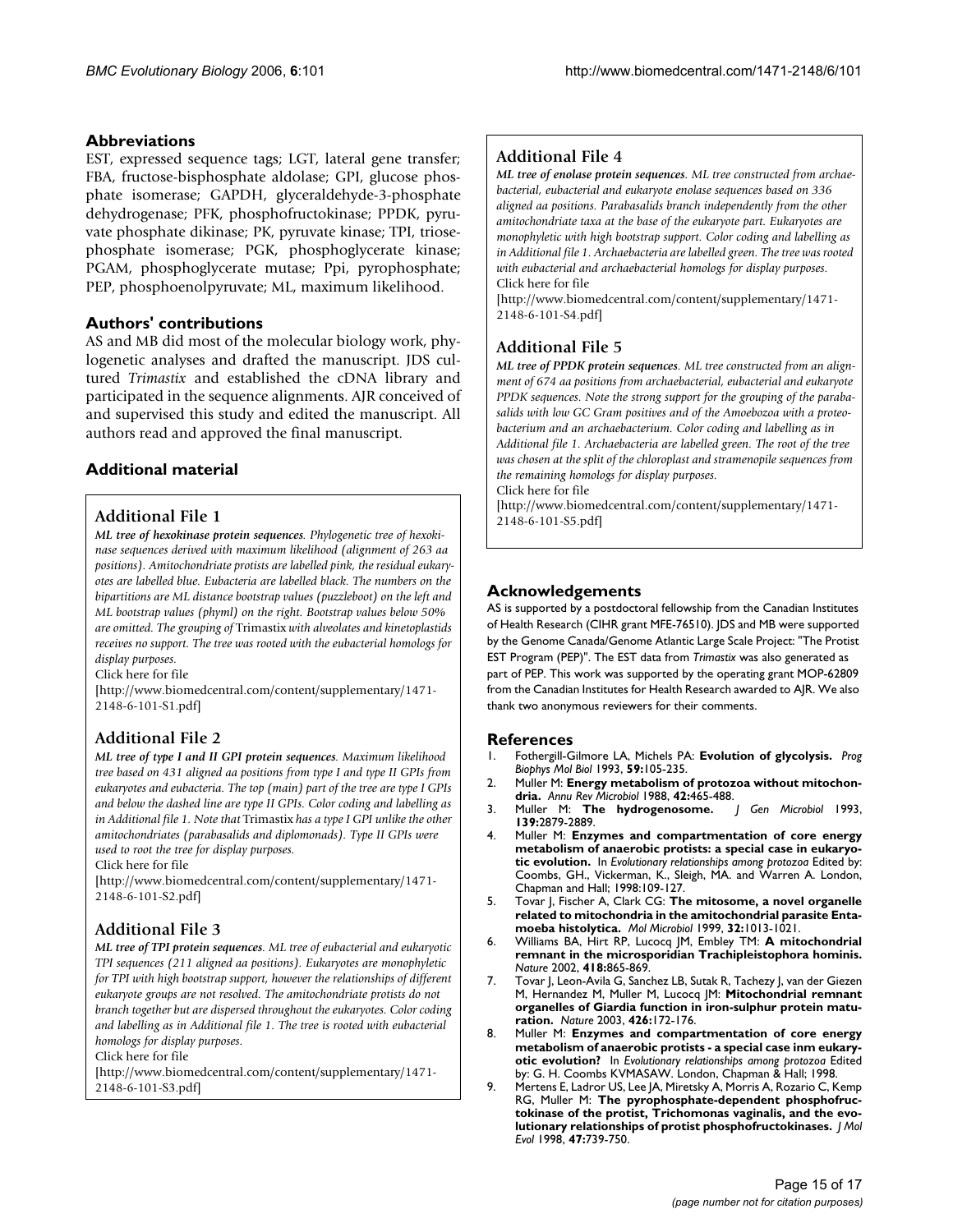- 10. Viscogliosi E, Muller M: **[Phylogenetic relationships of the glyco](http://www.ncbi.nlm.nih.gov/entrez/query.fcgi?cmd=Retrieve&db=PubMed&dopt=Abstract&list_uids=9694668)[lytic enzyme, glyceraldehyde-3-phosphate dehydrogenase,](http://www.ncbi.nlm.nih.gov/entrez/query.fcgi?cmd=Retrieve&db=PubMed&dopt=Abstract&list_uids=9694668) [from parabasalid flagellates.](http://www.ncbi.nlm.nih.gov/entrez/query.fcgi?cmd=Retrieve&db=PubMed&dopt=Abstract&list_uids=9694668)** *J Mol Evol* 1998, **47:**190-199.
- 11. Henze K, Horner DS, Suguri S, Moore DV, Sanchez LB, Muller M, Embley TM: **[Unique phylogenetic relationships of glucokinase](http://www.ncbi.nlm.nih.gov/entrez/query.fcgi?cmd=Retrieve&db=PubMed&dopt=Abstract&list_uids=11750134) [and glucosephosphate isomerase of the amitochondriate](http://www.ncbi.nlm.nih.gov/entrez/query.fcgi?cmd=Retrieve&db=PubMed&dopt=Abstract&list_uids=11750134) eukaryotes Giardia intestinalis, Spironucleus barkhanus and [Trichomonas vaginalis.](http://www.ncbi.nlm.nih.gov/entrez/query.fcgi?cmd=Retrieve&db=PubMed&dopt=Abstract&list_uids=11750134)** *Gene* 2001, **281:**123-131.
- 12. Muller M, Lee JA, Gordon P, Gaasterland T, Sensen CW: **[Presence](http://www.ncbi.nlm.nih.gov/entrez/query.fcgi?cmd=Retrieve&db=PubMed&dopt=Abstract&list_uids=11673446) [of prokaryotic and eukaryotic species in all subgroups of the](http://www.ncbi.nlm.nih.gov/entrez/query.fcgi?cmd=Retrieve&db=PubMed&dopt=Abstract&list_uids=11673446) PP(i)-dependent group II phosphofructokinase protein fam[ily.](http://www.ncbi.nlm.nih.gov/entrez/query.fcgi?cmd=Retrieve&db=PubMed&dopt=Abstract&list_uids=11673446)** *J Bacteriol* 2001, **183:**6714-6716.
- 13. Wu G, Henze K, Muller M: **[Evolutionary relationships of the glu](http://www.ncbi.nlm.nih.gov/entrez/query.fcgi?cmd=Retrieve&db=PubMed&dopt=Abstract&list_uids=11250082)[cokinase from the amitochondriate protist, Trichomonas](http://www.ncbi.nlm.nih.gov/entrez/query.fcgi?cmd=Retrieve&db=PubMed&dopt=Abstract&list_uids=11250082) [vaginalis.](http://www.ncbi.nlm.nih.gov/entrez/query.fcgi?cmd=Retrieve&db=PubMed&dopt=Abstract&list_uids=11250082)** *Gene* 2001, **264:**265-271.
- 14. Sanchez L, Horner D, Moore D, Henze K, Embley T, Muller M: **[Fruc](http://www.ncbi.nlm.nih.gov/entrez/query.fcgi?cmd=Retrieve&db=PubMed&dopt=Abstract&list_uids=12242011)[tose-1,6-bisphosphate aldolases in amitochondriate protists](http://www.ncbi.nlm.nih.gov/entrez/query.fcgi?cmd=Retrieve&db=PubMed&dopt=Abstract&list_uids=12242011) constitute a single protein subfamily with eubacterial rela[tionships.](http://www.ncbi.nlm.nih.gov/entrez/query.fcgi?cmd=Retrieve&db=PubMed&dopt=Abstract&list_uids=12242011)** *Gene* 2002, **295:**51-59.
- 15. Bapteste E, Moreira D, Philippe H: **[Rampant horizontal gene](http://www.ncbi.nlm.nih.gov/entrez/query.fcgi?cmd=Retrieve&db=PubMed&dopt=Abstract&list_uids=14585511) [transfer and phospho-donor change in the evolution of the](http://www.ncbi.nlm.nih.gov/entrez/query.fcgi?cmd=Retrieve&db=PubMed&dopt=Abstract&list_uids=14585511) [phosphofructokinase.](http://www.ncbi.nlm.nih.gov/entrez/query.fcgi?cmd=Retrieve&db=PubMed&dopt=Abstract&list_uids=14585511)** *Gene* 2003, **318:**185-191.
- 16. Marsh JJ, Lebherz HG: **[Fructose-bisphosphate aldolases: an evo](http://www.ncbi.nlm.nih.gov/entrez/query.fcgi?cmd=Retrieve&db=PubMed&dopt=Abstract&list_uids=1412694)[lutionary history.](http://www.ncbi.nlm.nih.gov/entrez/query.fcgi?cmd=Retrieve&db=PubMed&dopt=Abstract&list_uids=1412694)** *Trends Biochem Sci* 1992, **17:**110-113.
- 17. Henze K, Morrison HG, Sogin ML, MullerM: **[Sequence and phylo](http://www.ncbi.nlm.nih.gov/entrez/query.fcgi?cmd=Retrieve&db=PubMed&dopt=Abstract&list_uids=9831644)[genetic position of a class II aldolase gene in the amitochon](http://www.ncbi.nlm.nih.gov/entrez/query.fcgi?cmd=Retrieve&db=PubMed&dopt=Abstract&list_uids=9831644)[driate protist, Giardia lamblia.](http://www.ncbi.nlm.nih.gov/entrez/query.fcgi?cmd=Retrieve&db=PubMed&dopt=Abstract&list_uids=9831644)** *Gene* 1998, **222:**163-168.
- 18. Patron NJ, Rogers MB, Keeling PJ: **[Gene replacement of fructose-](http://www.ncbi.nlm.nih.gov/entrez/query.fcgi?cmd=Retrieve&db=PubMed&dopt=Abstract&list_uids=15470245)[1,6-bisphosphate aldolase supports the hypothesis of a single](http://www.ncbi.nlm.nih.gov/entrez/query.fcgi?cmd=Retrieve&db=PubMed&dopt=Abstract&list_uids=15470245) [photosynthetic ancestor of chromalveolates.](http://www.ncbi.nlm.nih.gov/entrez/query.fcgi?cmd=Retrieve&db=PubMed&dopt=Abstract&list_uids=15470245)** *Eukaryot Cell* 2004, **3:**1169-1175.
- 19. Markos A, Miretsky A, Muller M: **[A glyceraldehyde-3-phosphate](http://www.ncbi.nlm.nih.gov/entrez/query.fcgi?cmd=Retrieve&db=PubMed&dopt=Abstract&list_uids=8114116) [dehydrogenase with eubacterial features in the amitochon](http://www.ncbi.nlm.nih.gov/entrez/query.fcgi?cmd=Retrieve&db=PubMed&dopt=Abstract&list_uids=8114116)[driate eukaryote, Trichomonas vaginalis.](http://www.ncbi.nlm.nih.gov/entrez/query.fcgi?cmd=Retrieve&db=PubMed&dopt=Abstract&list_uids=8114116)** *J Mol Evol* 1993, **37:**631-643.
- 20. Figge RM, Cerff R: **[GAPDH gene diversity in spirochetes: a par](http://www.ncbi.nlm.nih.gov/entrez/query.fcgi?cmd=Retrieve&db=PubMed&dopt=Abstract&list_uids=11719573)[adigm for genetic promiscuity.](http://www.ncbi.nlm.nih.gov/entrez/query.fcgi?cmd=Retrieve&db=PubMed&dopt=Abstract&list_uids=11719573)** *Mol Biol Evol* 2001, **18:**2240-2249.
- 21. Hrdy I, Mertens E, Nohynkova E: **[Giardia intestinalis: detection](http://www.ncbi.nlm.nih.gov/entrez/query.fcgi?cmd=Retrieve&db=PubMed&dopt=Abstract&list_uids=8390372) [and characterization of a pyruvate phosphate dikinase.](http://www.ncbi.nlm.nih.gov/entrez/query.fcgi?cmd=Retrieve&db=PubMed&dopt=Abstract&list_uids=8390372)** *Exp Parasitol* 1993, **76:**438-441.
- 22. Reeves RE: **[A new enzyme with the glycolytic function of pyru](http://www.ncbi.nlm.nih.gov/entrez/query.fcgi?cmd=Retrieve&db=PubMed&dopt=Abstract&list_uids=4297474)[vate kinase.](http://www.ncbi.nlm.nih.gov/entrez/query.fcgi?cmd=Retrieve&db=PubMed&dopt=Abstract&list_uids=4297474)** *J Biol Chem* 1968, **243:**3202-3204.
- 23. Slamovits CH, Keeling PJ: **[Pyruvate-phosphate dikinase of oxy](http://www.ncbi.nlm.nih.gov/entrez/query.fcgi?cmd=Retrieve&db=PubMed&dopt=Abstract&list_uids=16400177)[monads and parabasalia and the evolution of pyrophosphate](http://www.ncbi.nlm.nih.gov/entrez/query.fcgi?cmd=Retrieve&db=PubMed&dopt=Abstract&list_uids=16400177)[dependent glycolysis in anaerobic eukaryotes.](http://www.ncbi.nlm.nih.gov/entrez/query.fcgi?cmd=Retrieve&db=PubMed&dopt=Abstract&list_uids=16400177)** *Eukaryot Cell* 2006, **5:**148-154.
- 24. O'Kelly CJ, Farmer MA, Nerad TA: **[Ultrastructure of Trimastix](http://www.ncbi.nlm.nih.gov/entrez/query.fcgi?cmd=Retrieve&db=PubMed&dopt=Abstract&list_uids=10505415) [pyriformis \(Klebs\) Bernard et al.: similarities of Trimastix](http://www.ncbi.nlm.nih.gov/entrez/query.fcgi?cmd=Retrieve&db=PubMed&dopt=Abstract&list_uids=10505415) [species with retortamonad and jakobid flagellates.](http://www.ncbi.nlm.nih.gov/entrez/query.fcgi?cmd=Retrieve&db=PubMed&dopt=Abstract&list_uids=10505415)** *Protist* 1999, **150:**149-162.
- 25. Bernard C Simpson, A. G. B., Patterson, D. J.: **Some free-living flagellates (Protista) from anoxic habitats.** *Ophelia* 2000, **52:**113-142.
- 26. Brugerolle G Patterson, D. J.: **Ultrastructure of Trimastix convexa Hollande, an amitochondriate anaerobic flagellate with a previously undescribed organization.** *European Journal of Protistology* 1997, **33:**121-130.
- 27. Simpson AG, Roger AJ: **[The real 'kingdoms' of eukaryotes.](http://www.ncbi.nlm.nih.gov/entrez/query.fcgi?cmd=Retrieve&db=PubMed&dopt=Abstract&list_uids=15341755)** *Curr Biol* 2004, **14:**R693-6.
- 28. Dacks JB, Silberman JD, Simpson AG, Moriya S, Kudo T, Ohkuma M, Redfield RJ: **[Oxymonads are closely related to the excavate](http://www.ncbi.nlm.nih.gov/entrez/query.fcgi?cmd=Retrieve&db=PubMed&dopt=Abstract&list_uids=11371592) [taxon Trimastix.](http://www.ncbi.nlm.nih.gov/entrez/query.fcgi?cmd=Retrieve&db=PubMed&dopt=Abstract&list_uids=11371592)** *Mol Biol Evol* 2001, **18:**1034-1044.
- Simpson AG: [Cytoskeletal organization, phylogenetic affini](http://www.ncbi.nlm.nih.gov/entrez/query.fcgi?cmd=Retrieve&db=PubMed&dopt=Abstract&list_uids=14657103)**[ties and systematics in the contentious taxon Excavata](http://www.ncbi.nlm.nih.gov/entrez/query.fcgi?cmd=Retrieve&db=PubMed&dopt=Abstract&list_uids=14657103) [\(Eukaryota\).](http://www.ncbi.nlm.nih.gov/entrez/query.fcgi?cmd=Retrieve&db=PubMed&dopt=Abstract&list_uids=14657103)** *Int J Syst Evol Microbiol* 2003, **53:**1759-1777.
- 30. Simpson AG, Inagaki Y, Roger AJ: **[Comprehensive multigene](http://www.ncbi.nlm.nih.gov/entrez/query.fcgi?cmd=Retrieve&db=PubMed&dopt=Abstract&list_uids=16308337) [phylogenies of excavate protists reveal the evolutionary](http://www.ncbi.nlm.nih.gov/entrez/query.fcgi?cmd=Retrieve&db=PubMed&dopt=Abstract&list_uids=16308337) [positions of "primitive" eukaryotes.](http://www.ncbi.nlm.nih.gov/entrez/query.fcgi?cmd=Retrieve&db=PubMed&dopt=Abstract&list_uids=16308337)** *Mol Biol Evol* 2006, **23:**615-625.
- 31. Hampl V, Horner DS, Dyal P, Kulda J, Flegr J, Foster PG, Embley TM: **[Inference of the phylogenetic position of oxymonads based](http://www.ncbi.nlm.nih.gov/entrez/query.fcgi?cmd=Retrieve&db=PubMed&dopt=Abstract&list_uids=16120804) [on nine genes: support for metamonada and excavata.](http://www.ncbi.nlm.nih.gov/entrez/query.fcgi?cmd=Retrieve&db=PubMed&dopt=Abstract&list_uids=16120804)** *Mol Biol Evol* 2005, **22:**2508-2518.
- 32. Cardenas ML, Cornish-Bowden A, Ureta T: **[Evolution and regula](http://www.ncbi.nlm.nih.gov/entrez/query.fcgi?cmd=Retrieve&db=PubMed&dopt=Abstract&list_uids=9540816)[tory role of the hexokinases.](http://www.ncbi.nlm.nih.gov/entrez/query.fcgi?cmd=Retrieve&db=PubMed&dopt=Abstract&list_uids=9540816)** *Biochim Biophys Acta* 1998, **1401:**242-264.
- 33. Nowitzki U, Flechner A, Kellermann J, Hasegawa M, Schnarrenberger C, Martin W: **[Eubacterial origin of nuclear genes for chloro](http://www.ncbi.nlm.nih.gov/entrez/query.fcgi?cmd=Retrieve&db=PubMed&dopt=Abstract&list_uids=9651529)[plast and cytosolic glucose-6-phosphate isomerase from](http://www.ncbi.nlm.nih.gov/entrez/query.fcgi?cmd=Retrieve&db=PubMed&dopt=Abstract&list_uids=9651529) spinach: sampling eubacterial gene diversity in eukaryotic [chromosomes through symbiosis.](http://www.ncbi.nlm.nih.gov/entrez/query.fcgi?cmd=Retrieve&db=PubMed&dopt=Abstract&list_uids=9651529)** *Gene* 1998, **214:**205-213.
- 34. Qian Q, Keeling PJ: **[Diplonemid glyceraldehyde-3-phosphate](http://www.ncbi.nlm.nih.gov/entrez/query.fcgi?cmd=Retrieve&db=PubMed&dopt=Abstract&list_uids=11693658) [dehydrogenase \(GAPDH\) and prokaryote-to-eukaryote lat](http://www.ncbi.nlm.nih.gov/entrez/query.fcgi?cmd=Retrieve&db=PubMed&dopt=Abstract&list_uids=11693658)[eral gene transfer.](http://www.ncbi.nlm.nih.gov/entrez/query.fcgi?cmd=Retrieve&db=PubMed&dopt=Abstract&list_uids=11693658)** *Protist* 2001, **152:**193-201.
- 35. Adje CA, Opperdoes FR, Michels PA: **[Molecular analysis of phos](http://www.ncbi.nlm.nih.gov/entrez/query.fcgi?cmd=Retrieve&db=PubMed&dopt=Abstract&list_uids=9795157)[phoglycerate kinase in Trypanoplasma borreli and the evolu](http://www.ncbi.nlm.nih.gov/entrez/query.fcgi?cmd=Retrieve&db=PubMed&dopt=Abstract&list_uids=9795157)[tion of this enzyme in kinetoplastida.](http://www.ncbi.nlm.nih.gov/entrez/query.fcgi?cmd=Retrieve&db=PubMed&dopt=Abstract&list_uids=9795157)** *Gene* 1998, **217:**91-99.
- 36. Galperin MY, Bairoch A, Koonin EV: **[A superfamily of metalloen](http://www.ncbi.nlm.nih.gov/entrez/query.fcgi?cmd=Retrieve&db=PubMed&dopt=Abstract&list_uids=10082381)[zymes unifies phosphopentomutase and cofactor-independ](http://www.ncbi.nlm.nih.gov/entrez/query.fcgi?cmd=Retrieve&db=PubMed&dopt=Abstract&list_uids=10082381)ent phosphoglycerate mutase with alkaline phosphatases [and sulfatases.](http://www.ncbi.nlm.nih.gov/entrez/query.fcgi?cmd=Retrieve&db=PubMed&dopt=Abstract&list_uids=10082381)** *Protein Sci* 1998, **7:**1829-1835.
- 37. Fraser HI, Kvaratskhelia M, White MF: **[The two analogous phos](http://www.ncbi.nlm.nih.gov/entrez/query.fcgi?cmd=Retrieve&db=PubMed&dopt=Abstract&list_uids=10437801)[phoglycerate mutases of Escherichia coli.](http://www.ncbi.nlm.nih.gov/entrez/query.fcgi?cmd=Retrieve&db=PubMed&dopt=Abstract&list_uids=10437801)** *FEBS Lett* 1999, **455:**344-348.
- 38. van der Oost J, Huynen MA, Verhees CH: **[Molecular characteriza](http://www.ncbi.nlm.nih.gov/entrez/query.fcgi?cmd=Retrieve&db=PubMed&dopt=Abstract&list_uids=12076796)[tion of phosphoglycerate mutase in archaea.](http://www.ncbi.nlm.nih.gov/entrez/query.fcgi?cmd=Retrieve&db=PubMed&dopt=Abstract&list_uids=12076796)** *FEMS Microbiol Lett* 2002, **212:**111-120.
- 39. Hannaert V, Brinkmann H, Nowitzki U, Lee JA, Albert MA, Sensen CW, Gaasterland T, Muller M, Michels P, Martin W: **[Enolase from](http://www.ncbi.nlm.nih.gov/entrez/query.fcgi?cmd=Retrieve&db=PubMed&dopt=Abstract&list_uids=10889212) Trypanosoma brucei, from the amitochondriate protist [Mastigamoeba balamuthi, and from the chloroplast and](http://www.ncbi.nlm.nih.gov/entrez/query.fcgi?cmd=Retrieve&db=PubMed&dopt=Abstract&list_uids=10889212) cytosol of Euglena gracilis: pieces in the evolutionary puzzle [of the eukaryotic glycolytic pathway.](http://www.ncbi.nlm.nih.gov/entrez/query.fcgi?cmd=Retrieve&db=PubMed&dopt=Abstract&list_uids=10889212)** *Mol Biol Evol* 2000, **17:**989-1000.
- 40. Keeling PJ, Palmer JD: **[Parabasalian flagellates are ancient](http://www.ncbi.nlm.nih.gov/entrez/query.fcgi?cmd=Retrieve&db=PubMed&dopt=Abstract&list_uids=10864312) [eukaryotes.](http://www.ncbi.nlm.nih.gov/entrez/query.fcgi?cmd=Retrieve&db=PubMed&dopt=Abstract&list_uids=10864312)** *Nature* 2000, **405:**635-637.
- 41. Tracy MR, Hedges SB: **[Evolutionary history of the enolase gene](http://www.ncbi.nlm.nih.gov/entrez/query.fcgi?cmd=Retrieve&db=PubMed&dopt=Abstract&list_uids=11163970) [family.](http://www.ncbi.nlm.nih.gov/entrez/query.fcgi?cmd=Retrieve&db=PubMed&dopt=Abstract&list_uids=11163970)** *Gene* 2000, **259:**129-138.
- 42. Keeling PJ, Palmer JD: **[Lateral transfer at the gene and subgenic](http://www.ncbi.nlm.nih.gov/entrez/query.fcgi?cmd=Retrieve&db=PubMed&dopt=Abstract&list_uids=11526220) [levels in the evolution of eukaryotic enolase.](http://www.ncbi.nlm.nih.gov/entrez/query.fcgi?cmd=Retrieve&db=PubMed&dopt=Abstract&list_uids=11526220)** *Proc Natl Acad Sci U S A* 2001, **98:**10745-10750.
- 43. Keeling PJ: **[Polymorphic insertions and deletions in parabasal](http://www.ncbi.nlm.nih.gov/entrez/query.fcgi?cmd=Retrieve&db=PubMed&dopt=Abstract&list_uids=15170258)[ian enolase genes.](http://www.ncbi.nlm.nih.gov/entrez/query.fcgi?cmd=Retrieve&db=PubMed&dopt=Abstract&list_uids=15170258)** *J Mol Evol* 2004, **58:**550-556.
- 44. Schramm A, Siebers B, Tjaden B, Brinkmann H, Hensel R: **[Pyruvate](http://www.ncbi.nlm.nih.gov/entrez/query.fcgi?cmd=Retrieve&db=PubMed&dopt=Abstract&list_uids=10715009) [kinase of the hyperthermophilic crenarchaeote Thermopro](http://www.ncbi.nlm.nih.gov/entrez/query.fcgi?cmd=Retrieve&db=PubMed&dopt=Abstract&list_uids=10715009)[teus tenax: physiological role and phylogenetic aspects.](http://www.ncbi.nlm.nih.gov/entrez/query.fcgi?cmd=Retrieve&db=PubMed&dopt=Abstract&list_uids=10715009)** *J Bacteriol* 2000, **182:**2001-2009.
- 45. Nevalainen L, Hrdy I, Muller M: **[Sequence of a Giardia lamblia](http://www.ncbi.nlm.nih.gov/entrez/query.fcgi?cmd=Retrieve&db=PubMed&dopt=Abstract&list_uids=8813667) [gene coding for the glycolytic enzyme, pyruvate,phosphate](http://www.ncbi.nlm.nih.gov/entrez/query.fcgi?cmd=Retrieve&db=PubMed&dopt=Abstract&list_uids=8813667) [dikinase.](http://www.ncbi.nlm.nih.gov/entrez/query.fcgi?cmd=Retrieve&db=PubMed&dopt=Abstract&list_uids=8813667)** *Mol Biochem Parasitol* 1996, **77:**217-223.
- 46. Maldonado RA, Fairlamb AH: **[Cloning of a pyruvate phosphate](http://www.ncbi.nlm.nih.gov/entrez/query.fcgi?cmd=Retrieve&db=PubMed&dopt=Abstract&list_uids=11223125) [dikinase from Trypanosoma cruzi.](http://www.ncbi.nlm.nih.gov/entrez/query.fcgi?cmd=Retrieve&db=PubMed&dopt=Abstract&list_uids=11223125)** *Mol Biochem Parasitol* 2001, **112:**183-191.
- 47. Andersson JO: **[Lateral gene transfer in eukaryotes.](http://www.ncbi.nlm.nih.gov/entrez/query.fcgi?cmd=Retrieve&db=PubMed&dopt=Abstract&list_uids=15761667)** *Cell Mol Life Sci* 2005, **62:**1182-1197.
- 48. Field J, Rosenthal B, Samuelson J: **[Early lateral transfer of genes](http://www.ncbi.nlm.nih.gov/entrez/query.fcgi?cmd=Retrieve&db=PubMed&dopt=Abstract&list_uids=11069669) [encoding malic enzyme, acetyl-CoA synthetase and alcohol](http://www.ncbi.nlm.nih.gov/entrez/query.fcgi?cmd=Retrieve&db=PubMed&dopt=Abstract&list_uids=11069669) dehydrogenases from anaerobic prokaryotes to Entamoeba [histolytica.](http://www.ncbi.nlm.nih.gov/entrez/query.fcgi?cmd=Retrieve&db=PubMed&dopt=Abstract&list_uids=11069669)** *Mol Microbiol* 2000, **38:**446-455.
- Sanchez LB, Galperin MY, Muller M: [Acetyl-CoA synthetase from](http://www.ncbi.nlm.nih.gov/entrez/query.fcgi?cmd=Retrieve&db=PubMed&dopt=Abstract&list_uids=10681568) **[the amitochondriate eukaryote Giardia lamblia belongs to](http://www.ncbi.nlm.nih.gov/entrez/query.fcgi?cmd=Retrieve&db=PubMed&dopt=Abstract&list_uids=10681568) the newly recognized superfamily of acyl-CoA synthetases [\(Nucleoside diphosphate-forming\).](http://www.ncbi.nlm.nih.gov/entrez/query.fcgi?cmd=Retrieve&db=PubMed&dopt=Abstract&list_uids=10681568)** *J Biol Chem* 2000, **275:**5794-5803.
- Suguri S, Henze K, Sanchez LB, Moore DV, Muller M: [Archaebacte](http://www.ncbi.nlm.nih.gov/entrez/query.fcgi?cmd=Retrieve&db=PubMed&dopt=Abstract&list_uids=11456327)**[rial relationships of the phosphoenolpyruvate carboxykinase](http://www.ncbi.nlm.nih.gov/entrez/query.fcgi?cmd=Retrieve&db=PubMed&dopt=Abstract&list_uids=11456327) gene reveal mosaicism of Giardia intestinalis core metabo[lism.](http://www.ncbi.nlm.nih.gov/entrez/query.fcgi?cmd=Retrieve&db=PubMed&dopt=Abstract&list_uids=11456327)** *J Eukaryot Microbiol* 2001, **48:**493-497.
- 51. Andersson JO, Hirt RP, Foster PG, Roger AJ: **[Evolution of four](http://www.ncbi.nlm.nih.gov/entrez/query.fcgi?cmd=Retrieve&db=PubMed&dopt=Abstract&list_uids=16551352) [gene families with patchy phylogenetic distributions: influx](http://www.ncbi.nlm.nih.gov/entrez/query.fcgi?cmd=Retrieve&db=PubMed&dopt=Abstract&list_uids=16551352) [of genes into protist genomes.](http://www.ncbi.nlm.nih.gov/entrez/query.fcgi?cmd=Retrieve&db=PubMed&dopt=Abstract&list_uids=16551352)** *BMC Evol Biol* 2006, **6:**27.
- 52. Schnarrenberger C, Martin W: **[Evolution of the enzymes of the](http://www.ncbi.nlm.nih.gov/entrez/query.fcgi?cmd=Retrieve&db=PubMed&dopt=Abstract&list_uids=11846788) [citric acid cycle and the glyoxylate cycle of higher plants. A](http://www.ncbi.nlm.nih.gov/entrez/query.fcgi?cmd=Retrieve&db=PubMed&dopt=Abstract&list_uids=11846788) [case study of endosymbiotic gene transfer.](http://www.ncbi.nlm.nih.gov/entrez/query.fcgi?cmd=Retrieve&db=PubMed&dopt=Abstract&list_uids=11846788)** *Eur J Biochem* 2002, **269:**868-883.
- 53. Doolittle WF: **[You are what you eat: a gene transfer ratchet](http://www.ncbi.nlm.nih.gov/entrez/query.fcgi?cmd=Retrieve&db=PubMed&dopt=Abstract&list_uids=9724962) [could account for bacterial genes in eukaryotic nuclear](http://www.ncbi.nlm.nih.gov/entrez/query.fcgi?cmd=Retrieve&db=PubMed&dopt=Abstract&list_uids=9724962) [genomes.](http://www.ncbi.nlm.nih.gov/entrez/query.fcgi?cmd=Retrieve&db=PubMed&dopt=Abstract&list_uids=9724962)** *Trends Genet* 1998, **14:**307-311.
- 54. Reeves RE: **How useful is the energy in inorganic pyrophosphate?** *Trends Biochem Sci* 1976, **1:**53-55.
- 55. Mertens E: **[ATP versus pyrophosphate: glycolysis revisited in](http://www.ncbi.nlm.nih.gov/entrez/query.fcgi?cmd=Retrieve&db=PubMed&dopt=Abstract&list_uids=15463728) [parasitic protists.](http://www.ncbi.nlm.nih.gov/entrez/query.fcgi?cmd=Retrieve&db=PubMed&dopt=Abstract&list_uids=15463728)** *Parasitol Today* 1993, **9:**122-126.